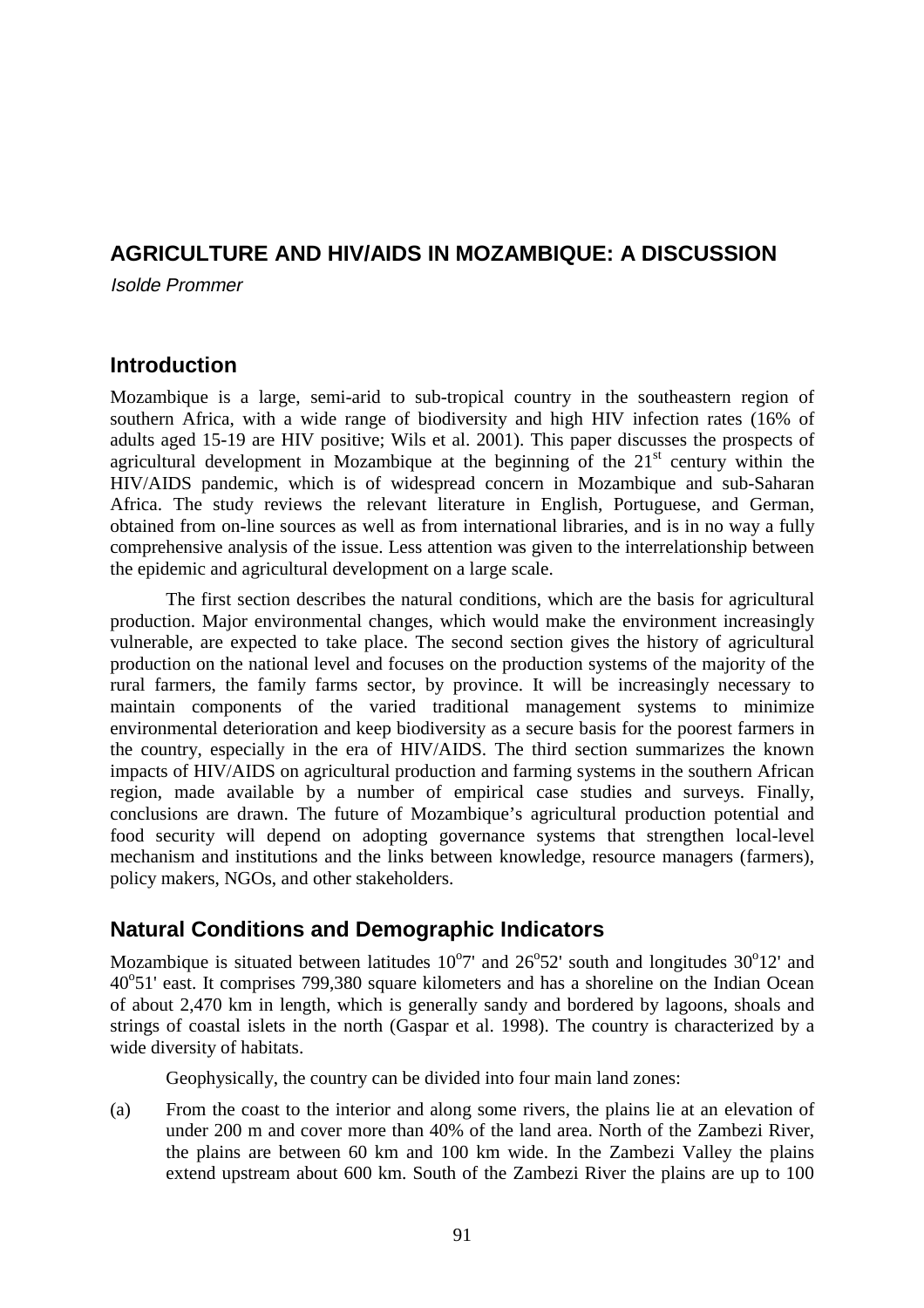km wide. The coastal area is divided into different sections. The northern part is composed of craggy coasts. In the Zambezi Delta and in the southern area, beaches interrupt mangroves.

- (b) A lower and middle plateau, covering about 30% of the land area, extend from the plains in the west (elevation 200 m to 500 m). The biggest area is located in the north of the country.
- (c) The middle plateau (elevation 500 m to 1,000 m) covers approximately 26% of the land area and is located in the western part of northern and middle Mozambique.
- (d) The remaining area is mountainous (with elevations above 1,000 m) and accounts for about 5% of the land area. The mountains of Alto Niassa, Alta Zambézia and Agonia are of importance. The highest point in Mozambique is Monte Binga at 2,436 m.

All of these main land zones are not unique in terms of soils and micro-climate conditions.

About 25 main rivers flow through the country to the Indian Ocean. The largest and most important is the Zambezi River in central Mozambique, the fourth longest river in Africa. Of the 820 km in Mozambique, 420 km are navigable. North of the Zambezi River, important sources of water are the Rovuma (650 km), Liganha, Lúrio (605 km), and Lugenda Rivers. South of the Zambezi River, the Pongue, Buzi (320 km), Limpopo, Save, and Komati Rivers are important resources.

The climate can be described as semi-arid in the south to sub-tropical in the north. The country is affected by the seasonal air circulation of the Indian Ocean and is characterized by one rainy and one dry season per year. The Northern Provinces have a monsoon climate with rainfall between December and March. The Southern Provinces have larger differences in temperature and precipitation. The heaviest rain falls between October and March (see Figure 1).



Figure 1. Meteorological patterns in Mozambique, average 1961-1990. Source: SADC/FSTAU – FAO/GIEWS (2001a).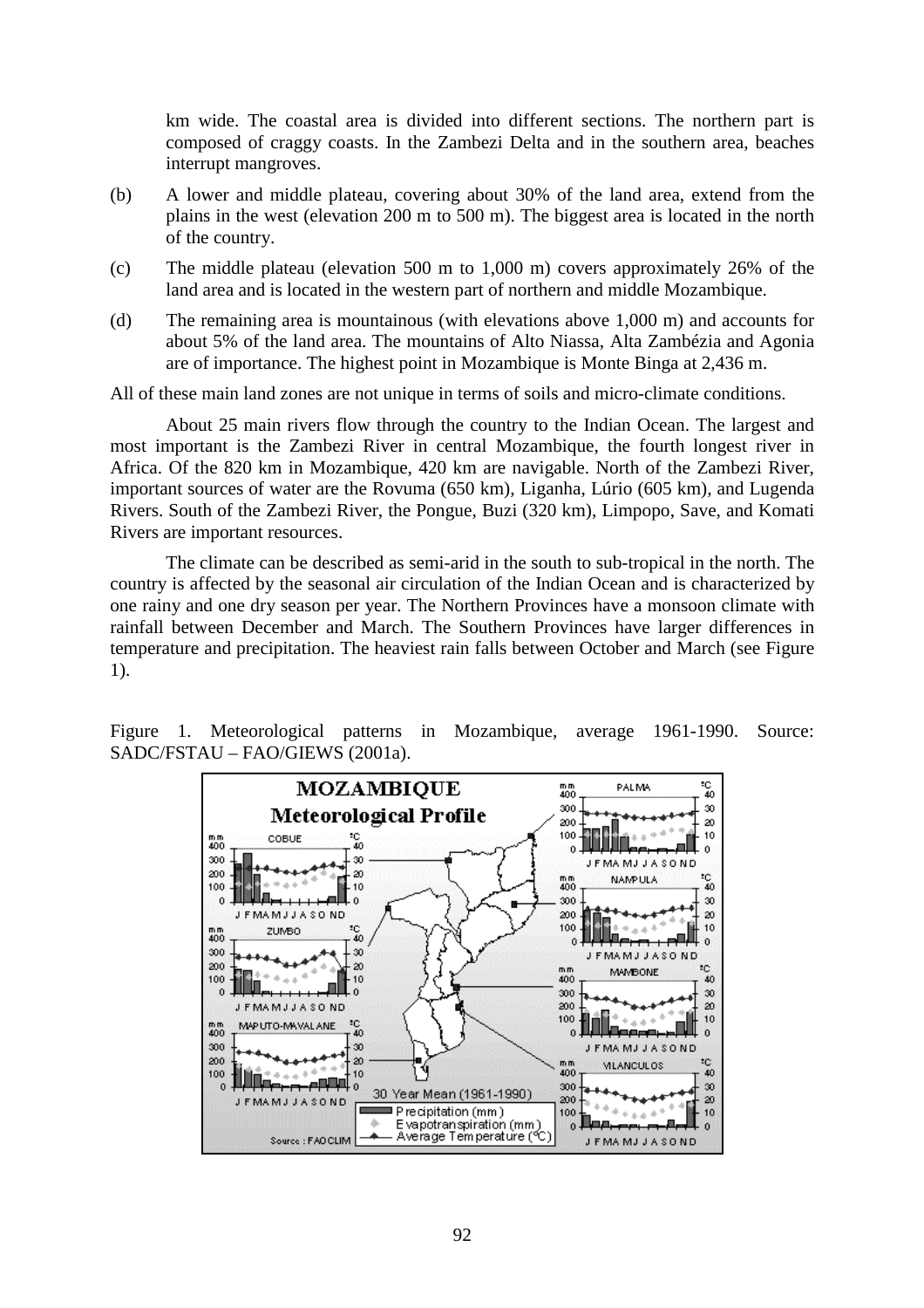Based on Figure 1, we can analyze the growing conditions, such as the length of the rainy and dry seasons, or the months of water stress and water availability as expressed in the graphs by the evapotranspiration curve (light gray dotted line). We can see that in many regions without irrigation no second cropping season is possible. The limiting factor is water, not temperature.

The whole country is suitable for agricultural production in terms of the length of the growing period, which is 120 to 328 days per year. The highest suitability is in the plains of the Zambezi Valley and Sofala Province. Lower suitability is in the mountainous areas of Tete, Cabo Delgado and Niassa. The "hot spots" in east Gaza are exceptional with a very short growing period of 30-59 days (FAO/IIASA 2000; Fischer et al. 2000).

Another common indicator for analyzing growing conditions is the photosynthetic activity of the terrestrial vegetation. This is done by NDVI, which is gained from satellite images. The NDVI index is a helpful instrument for the analysis of weather conditions for the current cropping period based on comparisons of historical conditions. Figure 2 shows the mean NDVI index for Mozambique at the end of the dry season (mean value September) and at the end of the rainy season (mean value March) for the period 1982-1998. The darker the area on the map, the more green and densely vegetated the area.

Figure 2. Normalized Difference Vegetation Index for Mozambique, average 1982-1998 (Dekad 3 of 09 refers to September and Dekad 3 of 03 refers to March). Source: FAO/ARTEMIS (2001).



According to the FAO/IIASA study (2000), the general soil conditions for crop systems are good: (i) *soil depth* constraints exist partly in Tete Province and in the eastern part of Gaza Province; (ii) for *soil drainage* and (iii) *soil chemistry*, very few and few constraints are documented in Niassa Province, in the Zambezi Delta and in coastal Inhambane; (iv) few and partial *soil texture/stoniness* constraints are found throughout most of the country; and v) within the mountainous and hilly areas, frequent severe *terrain slope* constraints are common.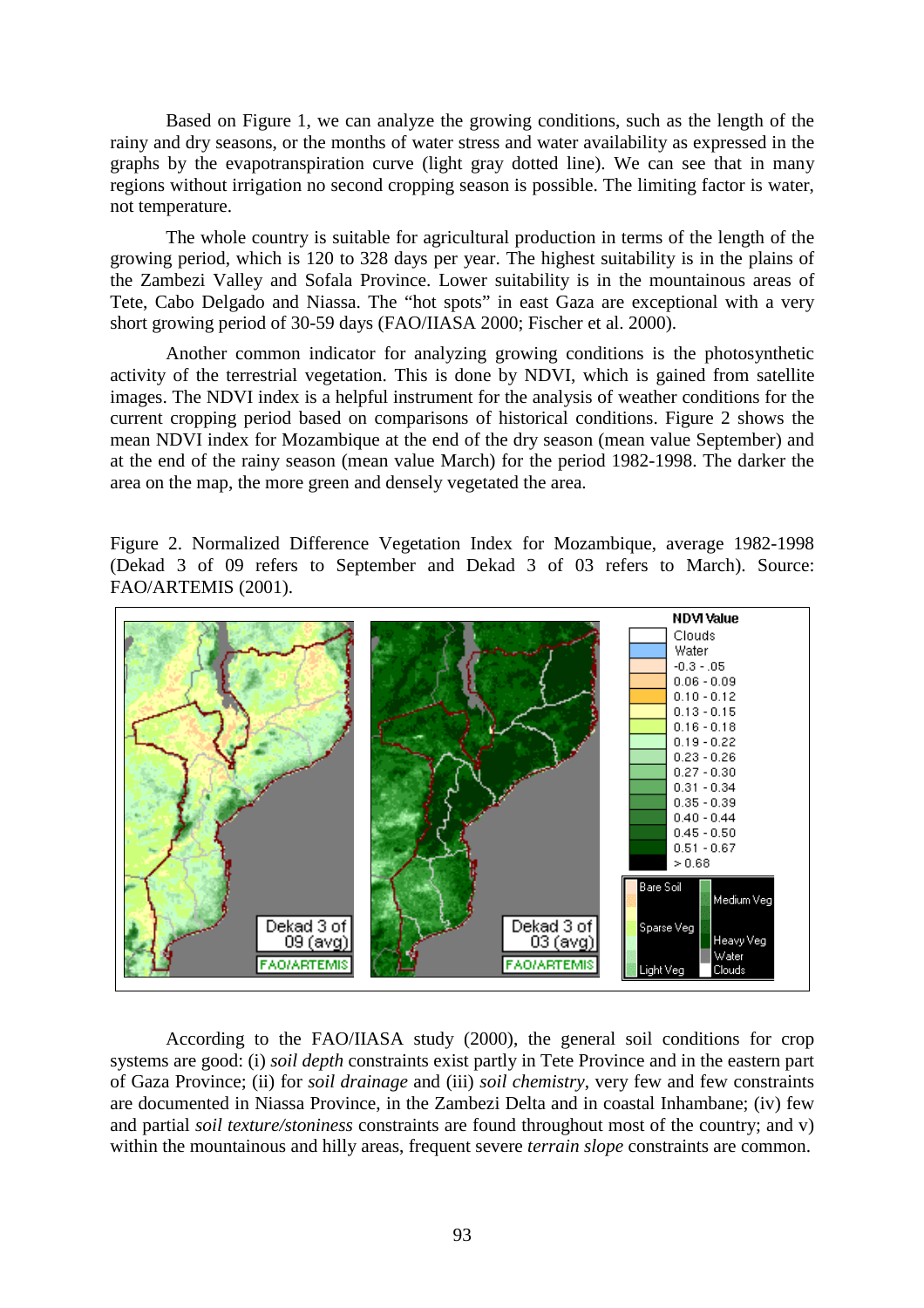Figure 3 shows the distribution of the combined soil, climate and terrain slope constraints for Mozambique. The biggest limitations, classified as "unsuitable for agriculture" are in the Province Zambézia; "frequent and severe constraints" are in the mountainous areas of the Provinces Niassa and Cabo Delgado. Those production limitations are mainly due to serious soil fertility, and partly due to soil drainage (frequent and severe category) and texture constraints (unsuitable category). The 'severe climate constraints' in eastern Gaza are due to moisture constraints. Generally, climate conditions, soil chemistry, and soil drainage conditions are good throughout Mozambique.

Figure 3. Climate, soil, and terrain slope constraints combined for Mozambique. Source: FAO/IIASA (2000: Plate 28).



Figure 4 shows the cropland use intensity for Mozambique, evaluated by satellite images, interpreting agricultural land use change over the period  $1986-1988$ <sup>22</sup>. The map shows the percentage of land area used for cropping within each grid space. The highest CUI (70%-100%) occurs along the main infrastructure network and urban agglomerations.<sup>23</sup>

Compared with the NDVI map (Figure 2), in areas with high variation in vegetation growth, such as western Gaza and Tete, the CUI is very low (below 5%). Other regions with low CUI are either sparsely populated or mountainous, or are areas with low soil fertility and other soil constraints (Figure 3), or are badly connected to the infrastructure (Figure 4).

 $22$  The land use inventory for Mozambique showed high correlations between cropland use intensity and population density.

<sup>&</sup>lt;sup>23</sup> The transport infrastructure includes only the major roads. Additionally, the hinterland is more or less only accessible via unpaved roads or footpaths.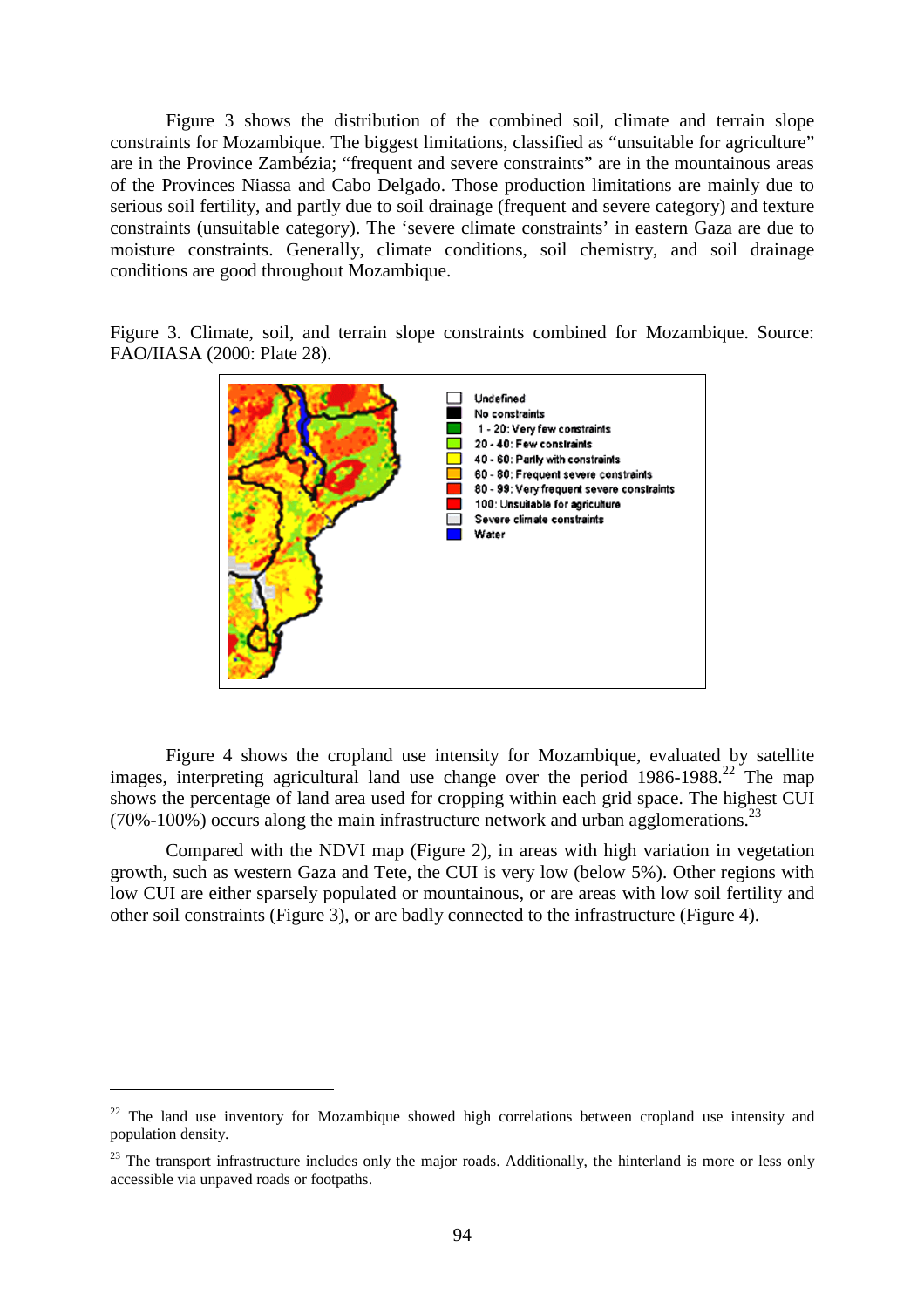Figure 4. Cropland use intensity in Mozambique, 1986-1988. Source: EROS Data Center/USGS (1992). Note: Province map, cities and main roads have been added by the author.



The USGS (1995a) CUI pilot study of the Mutarara/Sena area<sup>24</sup> (see Figure 5) shows the development of the (i) cultivation pattern before independence (April/May 1975), (ii) followed by the post-independence agricultural practices (which were affected by the departure of colonial companies) before war-related destruction and de-population (April/May 1985); (iii) the near-maximal population displacements and drought year (April/May 1992); and (iv) the postwar land use pattern and influx of the returning refugees (April/May 1994). The time series show huge differences in the utilization of land for agriculture (the darker the color, the higher cropland use intensity). The devastating effects of war are clearly visible in the strong decline in both land utilization density and total cropped area during the civil war period, followed by an intensification since the Peace Agreement in late 1992. For instance, in 1973, 16% of the study area was under cultivation. In May 1985, the amount of cropped area is estimated to have been 43% of the area cropped in 1973. Where the CUI range had been 30%-50% before independence, it was generally reduced to between 5%-30%. Areas with a CUI range between 5%-30% were still uncultivated ten years after independence. The CUI

 $24$  The area includes the towns of Mutarara and Sena in central Mozambique and portions of the Zambezi and Chire Rivers (parts of the Provinces Sofala and Zambézia). The area was studied for several reasons: (i) it is one of the most densely populated areas of the country; (ii) it has good soil and climate conditions; (iii) it was connected by railway to the port of Beira (this railway line has not been reactivated to date); (iv) it was heavily affected by the civil war in terms of refugee and repatriation movements to and from the neighboring Malawi; (v) during the colonial period the area was an important cotton producing center, and (vii) after the Peace Agreement, it was one of the areas with severe food shortages.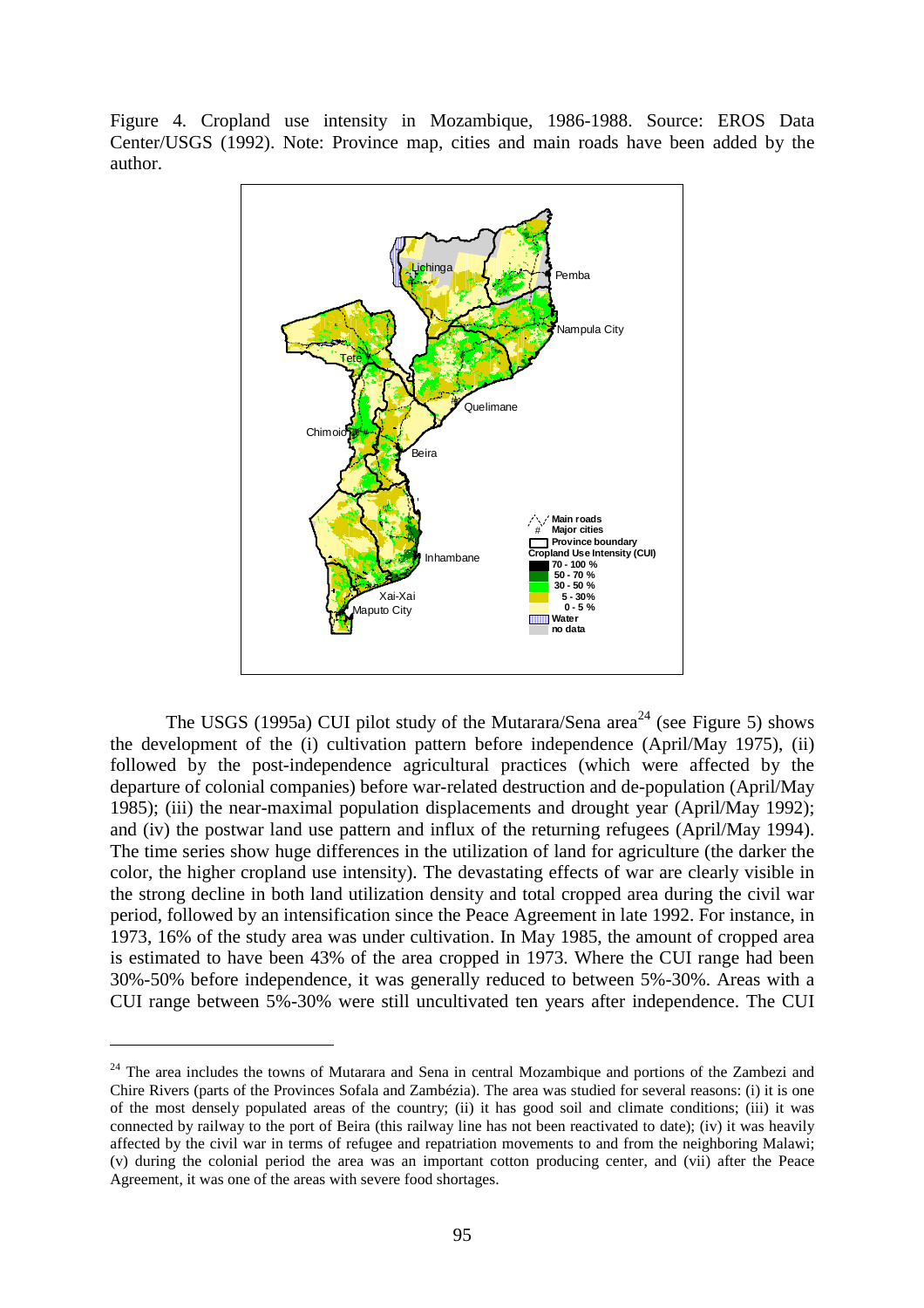interpretation of 1994 images indicates that the percentage of the study area under cultivation increased to about 10%. Most of the areas cropped between 30%-50% in 1994 were west of the Zambezi River (USGS 1995a, 1995b).



Figure 5. Cropland use intensity, Zambezi Valley, 1973-1994. Source: USGS (1995b).

The geographical distribution of the suitability to specific crops depends on natural conditions such as precipitation, plant growth capacities and its variation spectrum (NDVI), soil type, soil fertility, temperature, and others as described above, as well as on socioeconomic, traditional, and institutional conditions (man made environment). The FAO (2000c) provides a cropping zone map for Mozambique (see Figure 6) on its website. The map refers to crop suitability. The website does not provide any information on whether the map has been developed on the basis of suitability due to natural conditions, or if it is based on rainfed or irrigated crops. Furthermore, no information is available on what input level has been taken into consideration. It can be assumed, by comparing this map to the FAO/IIASA (2000) information, that it is based on suitability for rainfed crops at medium input level. This simplified FAO map does not reflect the actual spatial crop distribution.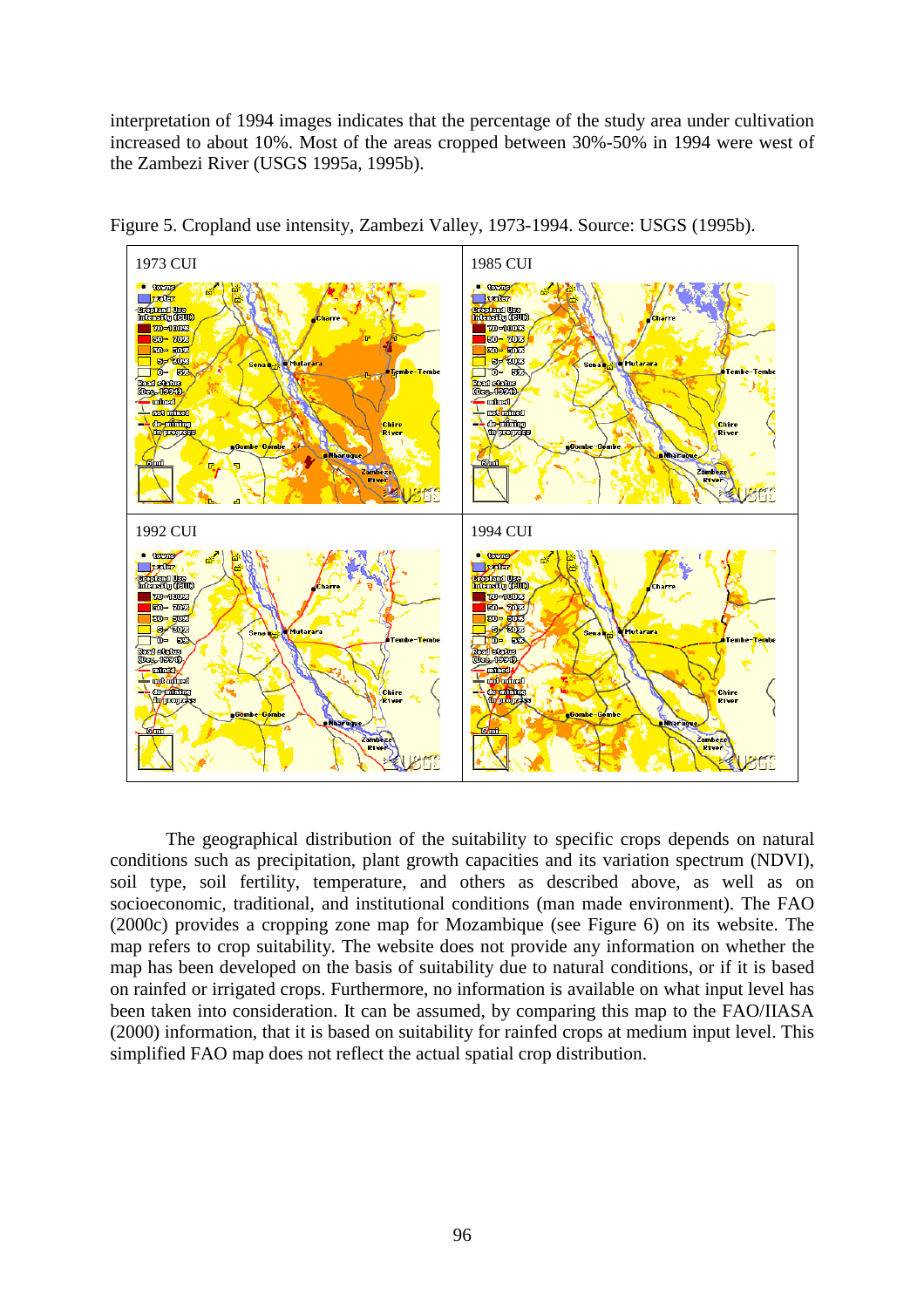Figure 6. Main crop zones in Mozambique. Source: SADC/FSTAU – FAO/GIEWS (2001b).



When we compare the cropland use intensity map (Figure 4), which includes the major infrastructure, the climate, soil, and terrain slope constraints map (Figure 3), and the NDVI maps (Figure 2) with the population density map (Figure 7), we can see that the population distribution reflects natural conditions.

Figure 7. Population density in Mozambique, 1990. Source: UNEP/GRID (2001).

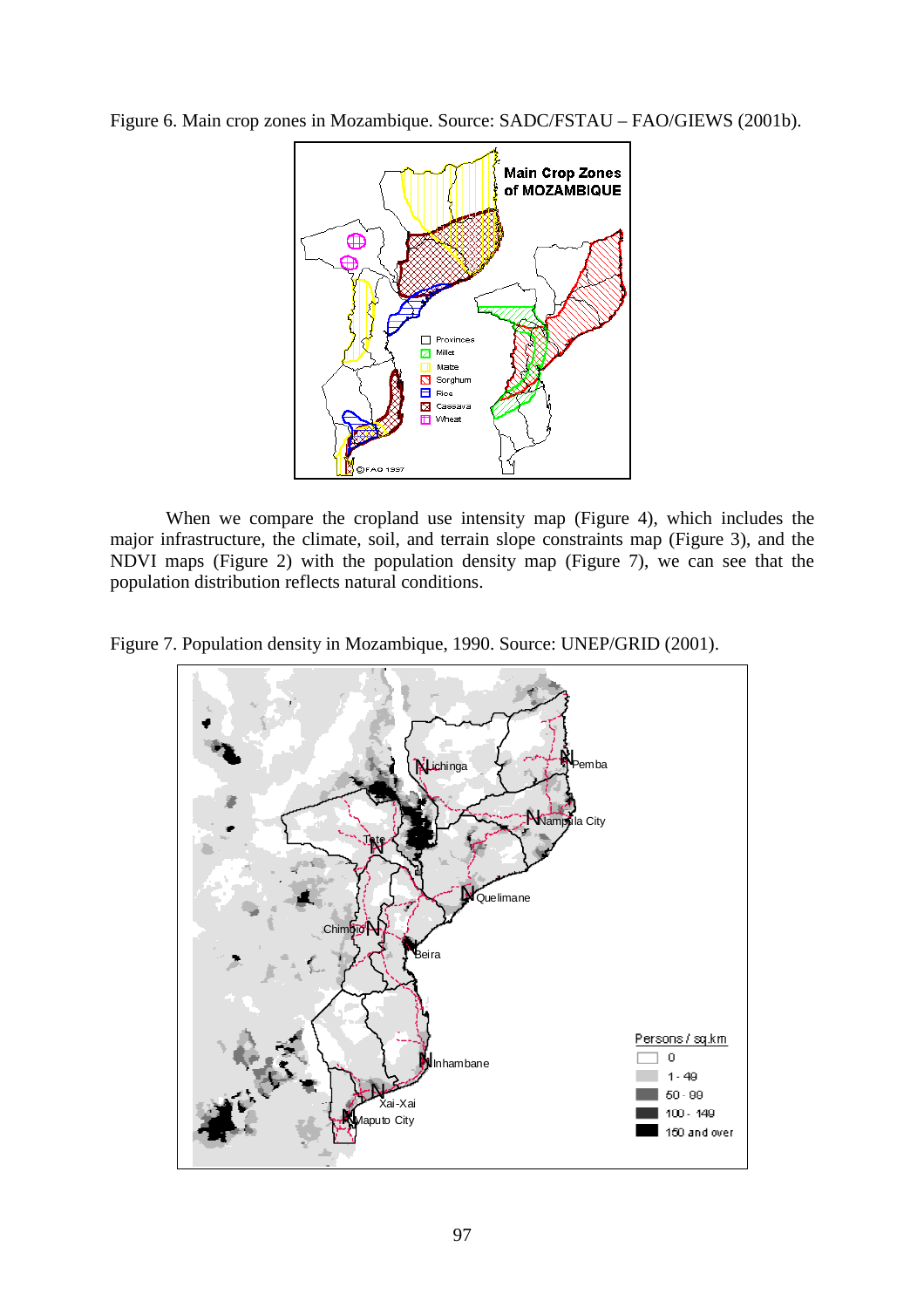In terms of demographic indicators, Mozambique is a typical example of a developing country. Regarding the age structure, a large portion of the population is young: 44.8% of the population is younger than 15. The lowest proportion is in Maputo City (40.5%) and the highest in Tete Province (48.2%) (Instituto Nacional de Estatística 1999; Gaspar, this volume). The combination of the high total fertility rate, which results in a young population, and the HIV/AIDS pandemic will be an important political challenge for the country's economic and agricultural development.

Regarding economic activity, the majority of the population lives in rural areas and is active in agriculture, forestry and fisheries (see Table 1; Instituto Nacional de Estatística 1999); 90% of the rural population is dependent on agricultural activities. Women are practically exclusively dependent on agricultural activities throughout the country. Moreover, in urban areas occupation in agriculture and fisheries is still common and provides either additional household income and food supply in addition to a formal occupation, or it is the only source of income (food and monetary). In urban areas, the number of people who are economically active in agriculture, forestry and fisheries out of a total economically active population ranges from 27.6% in Maputo Province to 66.7% in northern Cabo Delgado. The respective numbers in rural areas are much higher, between 81.8% in Maputo Province and 95.4% in Cabo Delgado. Economic activity outside the agricultural sector in rural areas is low for both sexes, but much lower for women. The best off-farm employment opportunities are in urban areas, particularly in Maputo Province and Maputo City.

The sex ratio (man per woman) of the economically active population in agriculture shows a completely different pattern (see Table 1). According to the official statistics, in Mozambique, twice as many women as men are economically active in agriculture, forestry and fisheries in urban areas. The situation in rural areas mirrors the same pattern with slightly lower differences. In the urban southern provinces, up to four times more women than men, in the central provinces slightly less than twice as many females (with the exception of the most urbanized central province Sofala, which mirrors the situation of the southern provinces), and in the urban northern provinces around one-fourth more women than men are occupied in the agriculture, forestry and fisheries sectors. The situation in rural areas is similar with a slightly lower gender gap of about twice as many women as men in the southern provinces, about onefourth more women in the central provinces, and about one-seventh more women in the northern provinces.

This gap shows that the poorest in the country are the women in the agricultural sector. This reflects the overall situation in southern Africa. Compared to the sex ratios by province, it is evident that larger portions of the female population are economically active in the primary sector in provinces with very high male out-migration rates (southern provinces) than in provinces with lower labor mobility rates (northern provinces). The population of the southern provinces is already characterized by very low sex ratios due to the high male labor out-migration to neighboring countries and to urban areas (Gaspar, this volume). The sex ratio, for instance, for the total rural population is 0.60 in Gaza and 0.50 in Inhambane Province. Labor mobility is one of the strategies of poor rural households to diversify risk and to secure the basic needs for daily life. In part, mobility is responsible for the fast spread of the HIV/AIDS pandemic in sub-Saharan Africa, and especially in Southern Africa. We have to consider that the poor are not only income- and asset-poor, but they also lack the characteristics of education and good health that are important for a modern economy and society. "It is scarcely surprising that the group experiencing the fastest rate of growth of HIV infection worldwide is women, with in many countries rates of infection in young women under the age of 20 some 5 to 6 times those of young men" (Cohen 1998:5). The behavior that exposes the poor to HIV infection also limits their ability to cope with infection: their lack of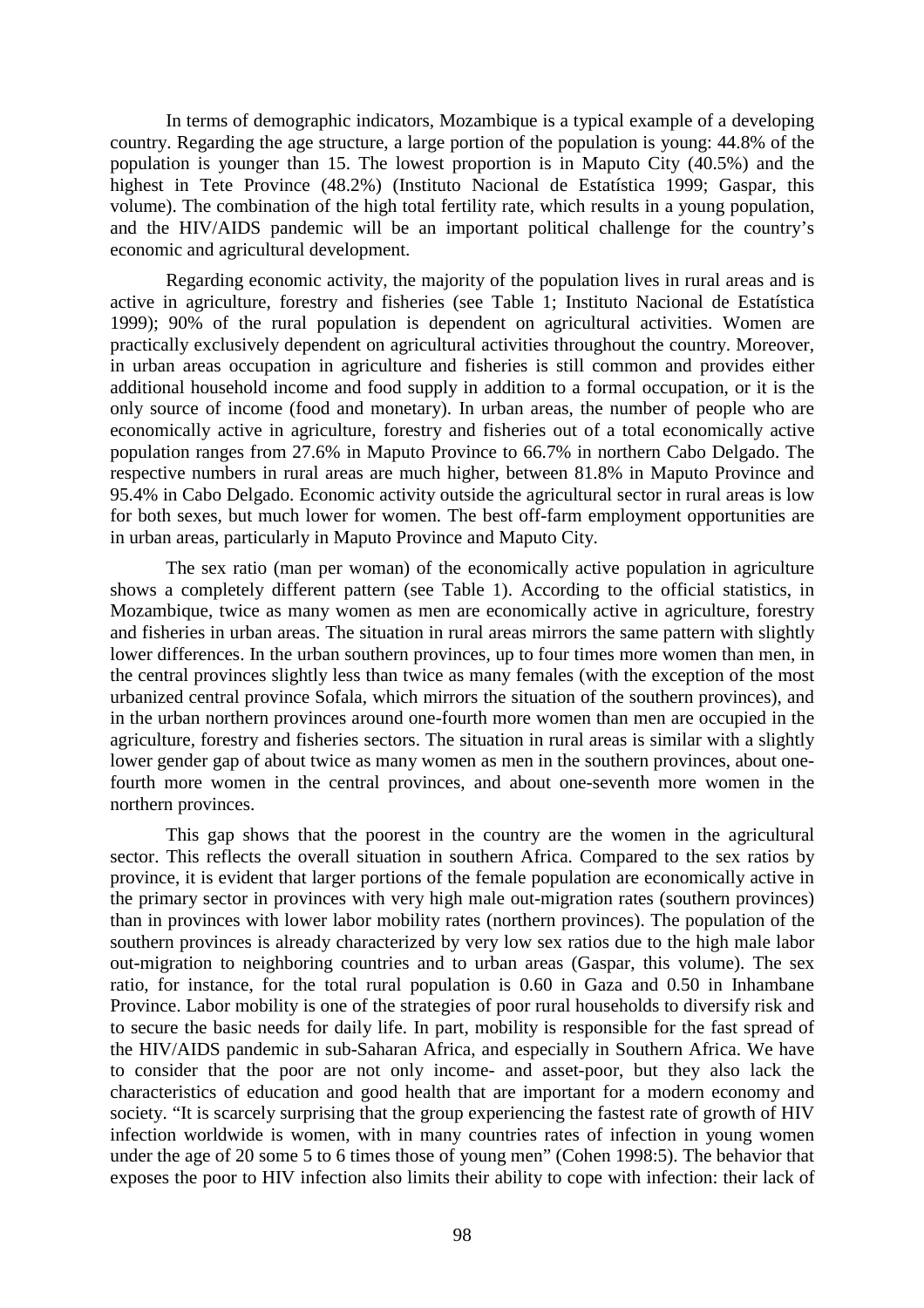assets/savings; the vulnerability and uncertainty of sources of income; their lack of access to knowledge about the process of infection, including an understanding of opportunistic infections; and their general lack of access to health and other support services.

Table 1. Percentage of the population who are economically active in agriculture, forestry and fisheries, of the total economically active population aged 15 years and over in 1997. Source: Instituto Nacional de Estatística (1999: Table 7.4).

|                        | <b>Urban</b>                  |                              |                         |                                  | <b>Rural</b>                  |                              |                         |                                  |
|------------------------|-------------------------------|------------------------------|-------------------------|----------------------------------|-------------------------------|------------------------------|-------------------------|----------------------------------|
|                        | <b>Total</b><br>$\frac{0}{0}$ | <b>Male</b><br>$\frac{0}{0}$ | Female<br>$\frac{0}{0}$ | <b>Sex</b><br>Ratio <sup>1</sup> | <b>Total</b><br>$\frac{6}{9}$ | <b>Male</b><br>$\frac{0}{0}$ | Female<br>$\frac{0}{0}$ | <b>Sex</b><br>Ratio <sup>1</sup> |
| <b>Niassa</b>          | 64.5                          | 49.5                         | 85.6                    | 0.82                             | 93.8                          | 89.7                         | 97.8                    | 0.91                             |
| Cabo Delgado           | 66.7                          | 49.3                         | 89.9                    | 0.73                             | 95.4                          | 91.8                         | 98.7                    | 0.84                             |
| Nampula                | 56.8                          | 39.1                         | 86.9                    | 0.77                             | 94.6                          | 90.0                         | 99.0                    | 0.87                             |
| Zambézia               | 58.9                          | 39.2                         | 86.7                    | 0.64                             | 93.3                          | 87.5                         | 98.4                    | 0.77                             |
| Tete                   | 44.7                          | 27.5                         | 71.9                    | 0.60                             | 94.1                          | 90.0                         | 97.7                    | 0.81                             |
| Manica                 | 39.5                          | 24.9                         | 66.4                    | 0.69                             | 88.1                          | 79.4                         | 95.5                    | 0.72                             |
| Sofala                 | 39.0                          | 17.3                         | 72.8                    | 0.37                             | 88.7                          | 78.7                         | 97.1                    | 0.68                             |
| Inhambane              | 53.0                          | 34.7                         | 68.2                    | 0.42                             | 90.4                          | 80.5                         | 96.3                    | 0.50                             |
| Gaza                   | 63.8                          | 34.6                         | 81.6                    | 0.26                             | 91.9                          | 80.5                         | 97.5                    | 0.41                             |
| <b>Maputo Province</b> | 27.6                          | 12.4                         | 47.2                    | 0.34                             | 81.8                          | 69.3                         | 91.4                    | 0.58                             |
| Maputo $City2$         | 9.6                           | 5.2                          | 16.6                    | 0.49                             |                               |                              |                         |                                  |
| Mozambique             | 41.0                          | 25.1                         | 63.1                    | 0.55                             | 92.7                          | 86.6                         | 97.8                    | 0.73                             |

<sup>1</sup> Calculated by the author from the total number of people employed in the agriculture, forestry and fisheries sectors.

 $2^{2}$  100% of the Maputo City population is classified as urban.

 $\overline{a}$ 

Population density roughly doubled by total agricultural area in the period 1960 to 1997, from 14.2 persons per  $km^2$  to 34.0 persons per  $km^2$ , but these are concentrated in dense pockets of cultivation.<sup>25</sup> The Ministry of Agriculture and Fisheries (personal communication, Mr. Domingos Diogo 1998) quotes the amount of potential agricultural area as 36 million hectares, which is similar to the FAO (2000a) figures. Further, according to the Ministry, in 1997 only 4.7 million hectares were actually cultivated, i.e., 13% of the potential area (personal communication, Mr. Diogo). This means that population density in the cultivated areas – supposing that the whole population lives in real cultivated areas – was 342.5 persons per km<sup>2</sup> in 1997. In other words, the per capita cultivated area was 0.29 hectares in 1997. According to the FAO (2000a), 3.35 million hectares (classified as permanent and arable land) were under cultivation between 1992 and 1998; the population density of the area was 480.6 persons per  $km^2$ ; and per capita cultivated area was 0.21 hectares in 1997. With these values, Mozambique would lie between the high input and mechanized agricultural systems of North America and Europe. For example, the United States has a density of 149 persons per  $km<sup>2</sup>$  and 0.67 hectares of cultivated land per capita, and Germany has 678 persons per  $km<sup>2</sup>$ 

<sup>&</sup>lt;sup>25</sup> The figures for 1965 were calculated from the 1960 total population of  $6,603,653$  (Gaspar 2001). The FAO total agricultural area in 1961 was 46,649,000 hectares. The figures for 1997 were calculated from the 1997 census showing a total population of 16,099,246. The FAO total agricultural area in 1997 was 47,350,000 hectares.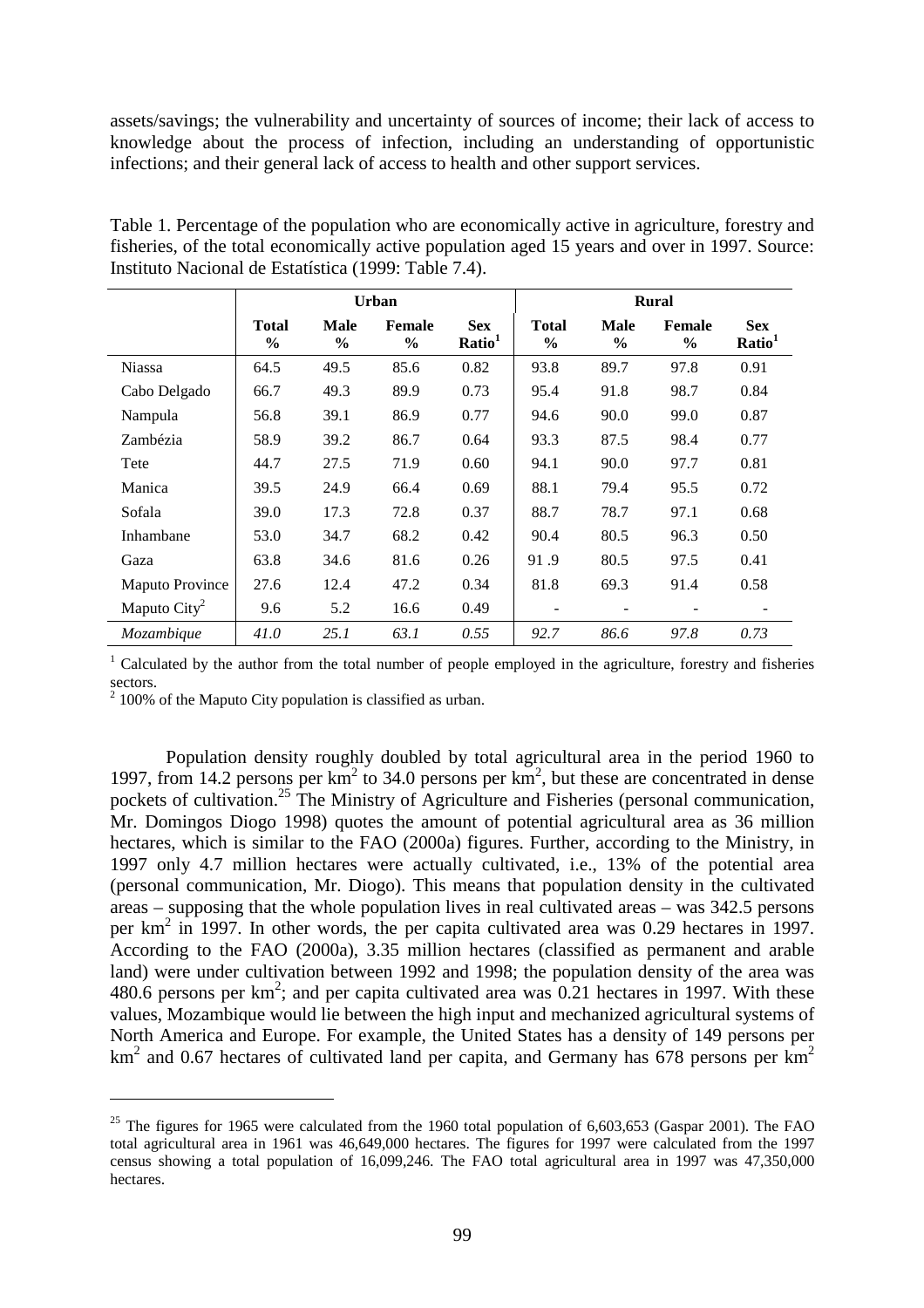and 0.15 hectares per capita. Mozambique's figures are very close to its former colonial power of Portugal, which has  $364$  persons per  $km^2$  and 0.27 hectares per capita. But Mozambique has substantially smaller yields than these countries, e.g., 830 kg/ha for cereals compared to 6,000 kg/ha in the U.S., which explains parts of the food insecurity in Mozambique.<sup>26</sup>

Labor migration and its history should be kept in mind (for more details, see Gaspar, this volume), when we discuss the potential of agricultural development. The country experienced almost three decades of war and civil strife, which ceased in late 1992 with the signing of the Peace Agreement. Hence, the total number of displaced people and refugees is the largest in Africa, and the third largest in the world after the Afghans and Palestinians. According to official data, about 1.7 million refugees fled to the six neighboring countries (mainly to Malawi) and an estimated 4 million people were internally displaced. Many of them were small-scale farmers who had sought sanctuary in the relative safety of the urban areas (for instance, in the provincial capitals, Maputo City, and the Beira corridor). Practically all of Mozambique was affected by refugee movements during the war, and by the influx of returnees after the war (UNHCR 1998, 1995).

### **Production of Selected Crops from 1961 to 1999**

The agricultural sector in Mozambique is divided into the family sector, which cultivates about 93%-95% of the area, and the commercial sector, which is divided by the Ministry of Agriculture and Fisheries into state farms, private, and mixed farms (personal communication from Mr. Diogo in 1998).<sup>27</sup> Crop composition, total harvested area, yields, and total production in metric tons are characterized by significant changes over time, especially during the long lasting civil war period. This section describes the overall national production development and provides a short description of the family farm sector.

The governmental development planning strategies have changed several times since independence in 1975. They had to deal with the heritage of the Portuguese colonial system. Upon independence the government recognized the importance of the development of the agricultural sector – the mainstay of the country's economy. During the first years of independence the government focused on the development of the state farm sector. During the whole civil war period, most of the development investments in the agricultural sector went to the state and commercial farm sectors, and the family farm sector was neglected. Since the Peace Agreement in 1992, the Ministry of Agriculture and Fisheries has focused on the development of the family farm sector (e.g., Hanlon 1996; Wenzel and Weyl 1992).<sup>28</sup> Since the 1980s Mozambique has been faced with several structural adjustment programs of the World Bank and IMF. Governmental programs were established, such as the 'Economic Rehabilitation Program' from 1987 to 1989, the 'Mozambique Emergency Program,' the 'Priority District Program' in 1989, and the 'Comprehensive Program for the Agricultural and Natural Resource Sector' (PROAGRI) in the late 1990s.

 $26$  Calculated from data in FAO (2000a) and United Nations (2000).

<sup>&</sup>lt;sup>27</sup> The official figure for arable land in Mozambique is 36.6 million hectares, i.e., 47% of the total land area.

<sup>&</sup>lt;sup>28</sup> Agrarian policies are not discussed in this chapter. See, for example, Braun 1989; Davison 1988; Dejene and Olivares 1991; Hanlon 1986, 1984; Hillebrand 1990; Meyns 1988; Rauch 1990; United States Department of Agriculture 1980; Weyl 1990; World Bank 1990, 1989; Wuyts 1989; and PROAGRI publications by the Republic of Mozambique.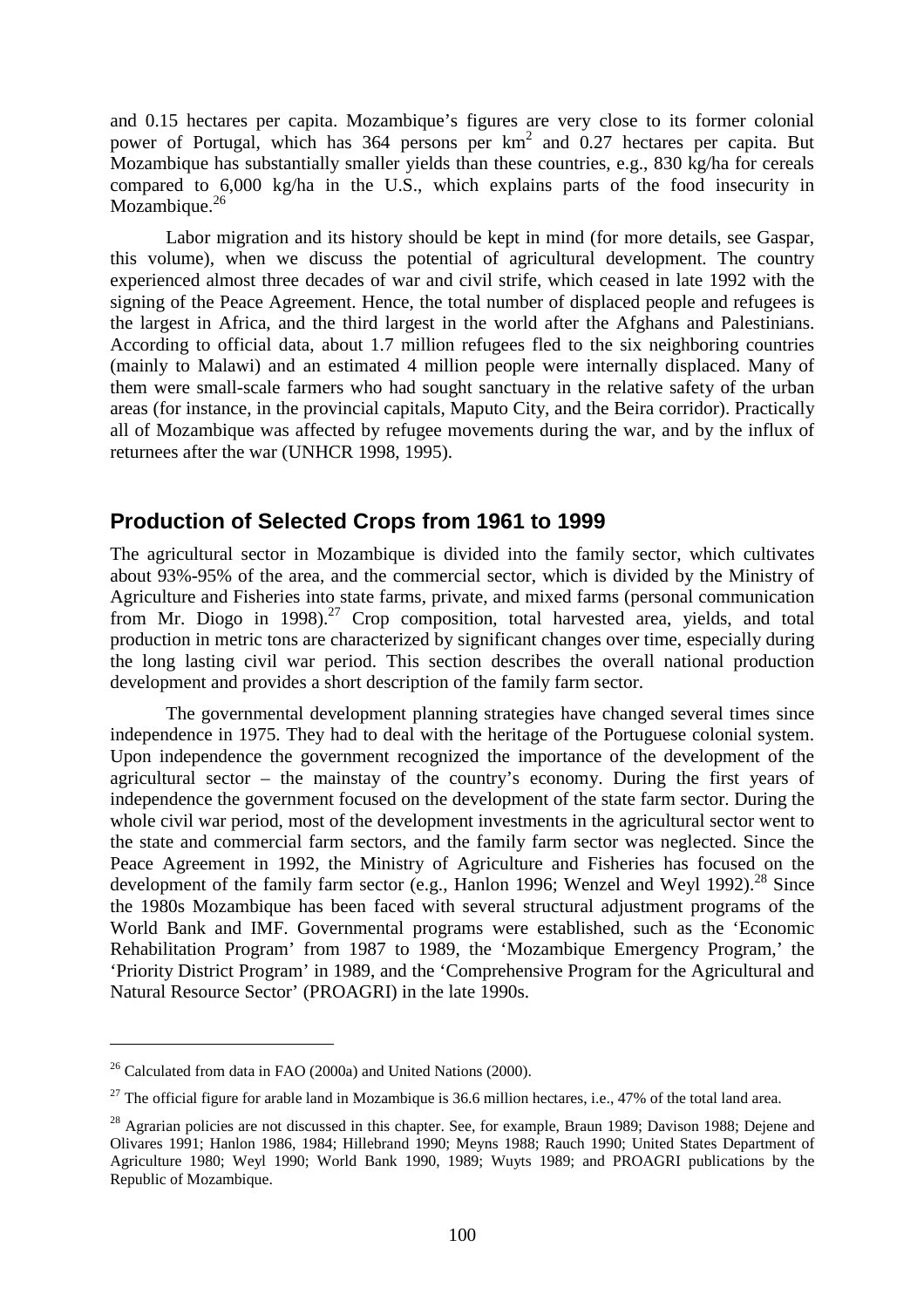### **Major staple and cash crop production according to FAO data<sup>29</sup>**

The country's most important food crops are maize (*milho*), millet (*mapira)*, sorghum (*sorgo*), rice (*arroz*), cassava (*mandioca*), sweet potatoes (*batata doce*), potatoes (*batata reio)*, and to a certain extent wheat (*trigo*). It is notable that sorghum is not listed in the national Mozambican statistics but plays an important role in the FAO statistics. Cassava is, in terms of calorie intake, presently the most important crop, as it provides 36% of the total calorie intake on the national level. Maize, the next most important crop, provides 29% of the total calorie intake. It is followed by wheat and rice (5% each), and sorghum and millet (5% together) (FAO 2000b). The calorie intake composition differs from region to region, depending on the farm systems and cropping patterns, which in turn depend on natural conditions. Other factors that influence calorie intake are household composition and socioeconomic factors such as tradition, access to markets, and storage possibilities. Most of the calorie intake from wheat comes from imported wheat: it is a negligible crop in terms of domestic production. The major vegetable crops are beans (*feiões*), tomatoes (*tomate*), and onions (*cebola*). The vegetables are grouped in the national statistics as *hortículas*. Along the coastal areas in the Provinces Gaza, Sofala and Zambézia, rice cultivation is common in the plains, which are adaptable for rain-fed rice production.

The total production of the most important staple crops, roots and tubers, shown in Figure 8, increased after the end of the civil war in 1992. By contrast, most cash crops continued to stagnate. This may be the result of the focus of the government and development cooperation agencies to ensure food security before increasing the productivity of the cash crop sector, and/or the resistance of the local population to planting "colonial crops."

Figure 8. Total production of the main staple crops in 1,000 metric tons in Mozambique, 1961-1999. Source: FAO (2000a).



Figure 8 also shows the total amount of cereal food aid that arrived in the country between 1974 and 1998. At the peak of the food aid in 1992, 929,089 metric tons of cereals arrived, compared to only 132,047 Mt of locally grown maize. In total, four times as much food aid arrived in the country in that year than cereals were produced. Two factors led to the

 $29$  All data in this section come from FAO (2000a) unless otherwise stated.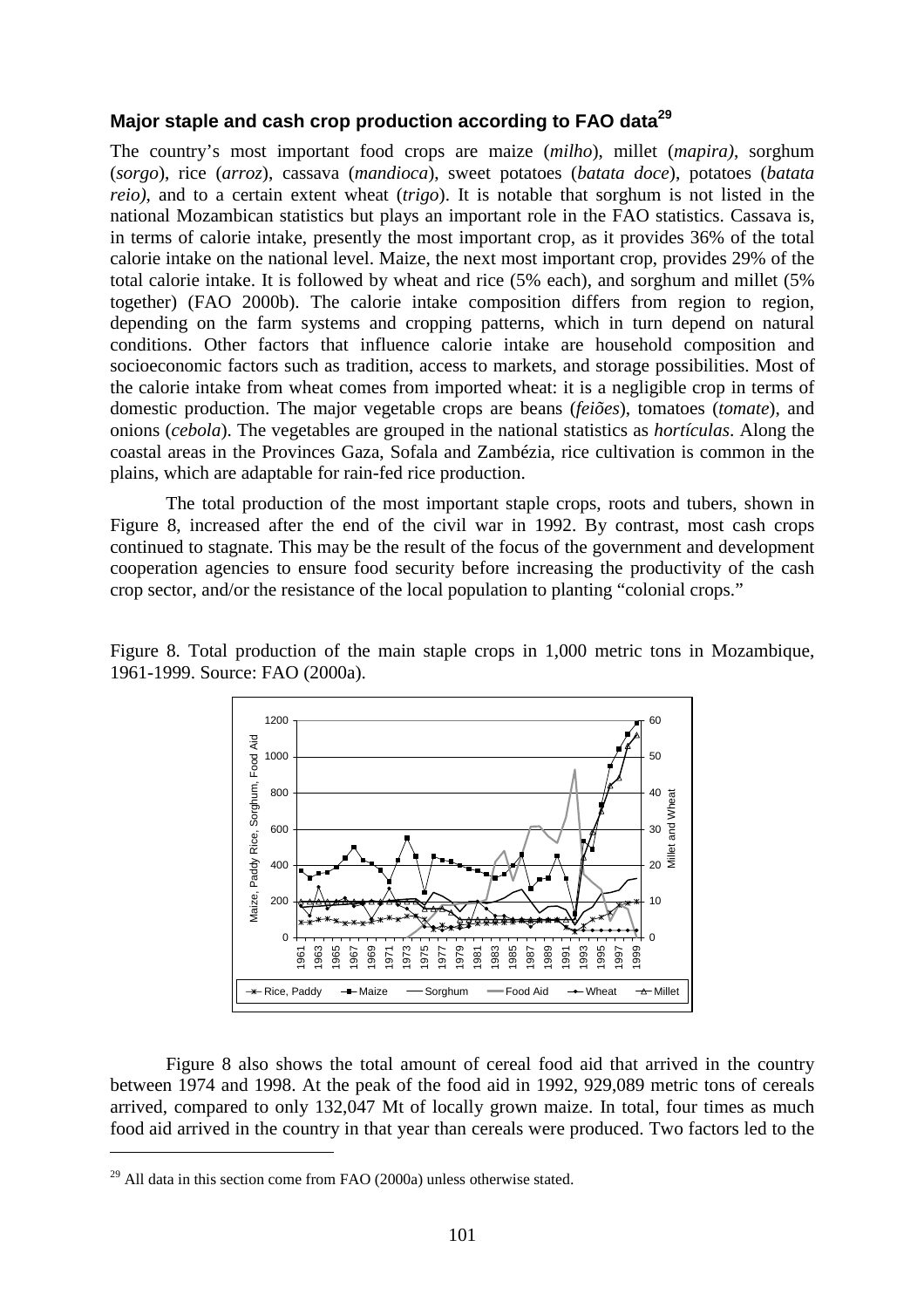food shortage crisis. Historically, 1992 saw one of the most severe droughts, and the civil war had, by that time, displaced about one-third of the total population. This lead to a significant reduction in yields per hectare and total harvested area for all staple crops. These factors resulted in a reduction in seed availability, which made the planting of the same area as the year before almost impossible. From 1992 onwards, however, food aid declined precipitously, reflecting the rise in local production, better food distribution, and slow reconstruction of the markets and infrastructure.

At first glance, total production of the two most important staple crops, maize and millet, increased astoundingly after 1992. Compared to the mean production of the preindependence period (1961-1974) and civil war period (1975-1992), maize production tripled and millet production increased 5.6 and 10 times, respectively. The per hectare production in 1999 for maize and millet reached approximately the same level as reported in the colonial period (0.94 Mt/ha for maize and 0.54 Mt/ha for millet in 1999, mean value of 0.92 Mt/ha and 0.53 Mt/ha in 1961-74) after a constant decline during the war period (0.16 Mt/ha for maize and 0.29 Mt/ha for millet in 1992). According to the FAO (2000a), the harvested area increased from 425,000 ha in 1961 to 1,260,000 ha in 1999. Millet shows the same pattern. That means that the steep increase of total production after 1992 is the combined result of yield increases and the increase of total harvested area.

Other staple crops, such as wheat and rice (paddy), have not shown a significant increase over the last ten years. In fact, wheat decreased constantly, both in production and in harvested area, from about 10,000 Mt to 2,000 Mt in the 1990s. Production declined sharply after 1975 and reached its peak in 1981. The steep reduction from 1971 to 1975 resulted from a sharp decline in yield, not from fewer harvested areas. The sharp increase in 1981 and 1982 was due to the national state-farm policies, and this level has remained constant.

The production of cassava, sweet potatoes and potatoes increased constantly between 1961 to 1999 with almost no visible impact of the civil war (see Figure 9). Furthermore, there are no significant signs of drought or flood impacts, except for cassava in 1992-1994, but this was also related to a reduction in harvested area in 1993-1994. It is important to note that the increase in cassava production is based more on an increase in yield (Mt/ha) than on the harvested area, and the potential for higher yields still exist. The improvement of cassava, both in terms of productivity and nutritional value, is one of the main targets of the FAO (for more information, please see http://www.fao.org/NEWS/2000/000405-e.htm). In addition, sweet potatoes can be combined seasonally with rice. According to FAO data, the harvested area for sweet potatoes stagnated from 1976 to 1991, with a slight increase after 1995, following a reduction during the drought years.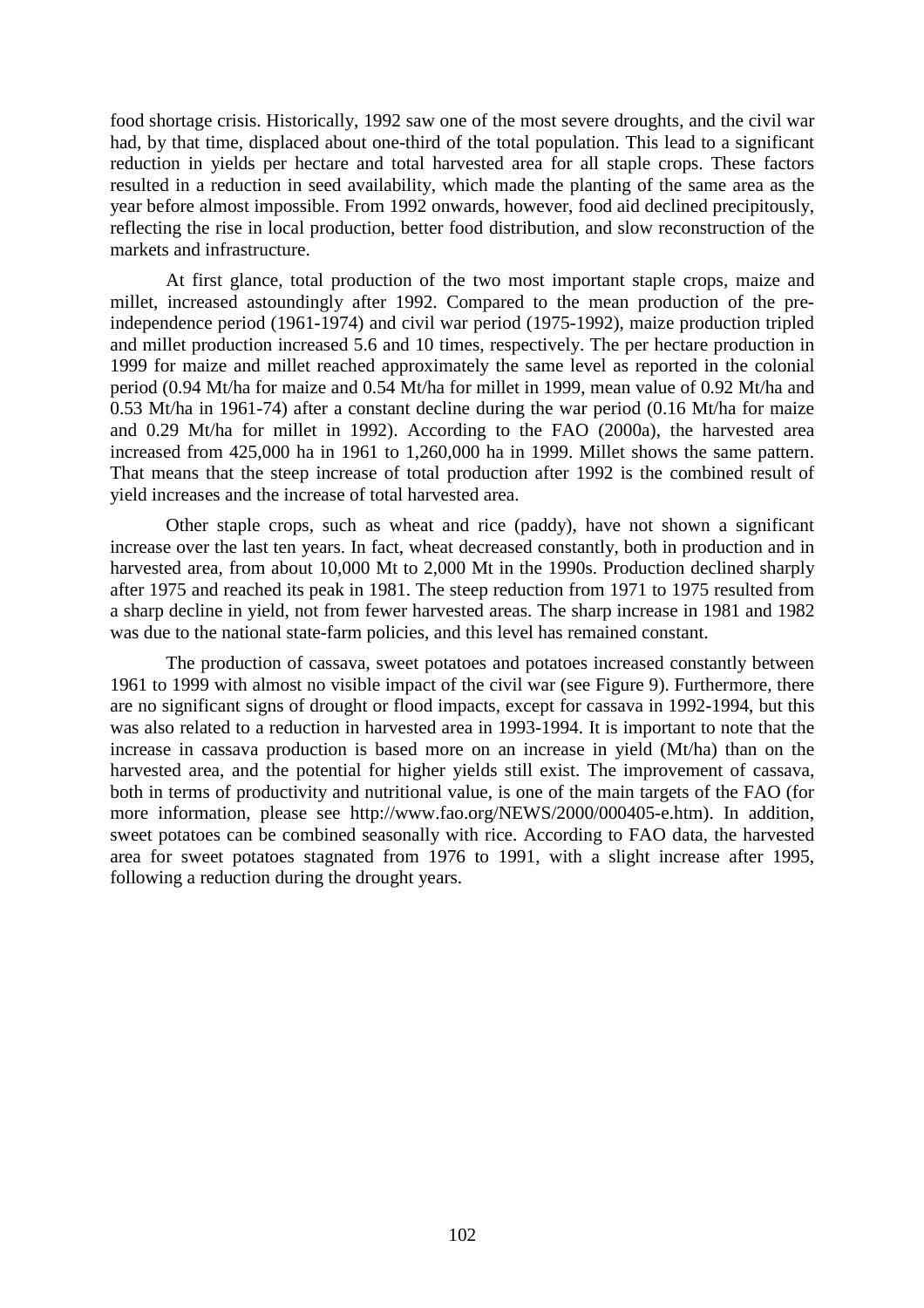Figure 9. Total production of main root crops in 1,000 metric tons in Mozambique, 1961- 1999. Source: FAO (2000a).



The main cash crops in order of export earnings in 1998 are: cotton lint (US\$ 15 million), cashew nuts shelled (\$10 million), sugar total raw equivalent (US\$ 5.7 million), and tea (US\$ 0.23 million) (see Figure 10). Cash crops are important for the family farm household income in some districts. In the last years of the colonial period, there were considerable increases in sugar cane, cashew, tea and tobacco production. Following independence, production levels plunged heavily as a result of factors such as the breakdown of the market and the destruction of the processing companies due to the return of the Portuguese settlers, and the disappearance of the colonial forced labor production (*chibalo*). The much slower production gains of the 1990s are an interesting contrast to the real increases of the staple crops.

Figure 10. Production of main cash/export crops in 1,000 metric tons in Mozambique, 1961- 1999. Source: FAO (2000a).



Cotton has been and still is the main cash crop in northern Mozambique (Cabo Delgado, Niassa, Nampula and Zambézia Provinces). Production of seed cotton was 118,000 Mt in 1975, then fell to less than 33,000 Mt in 1985, and increased to 51,500 Mt in 1994 and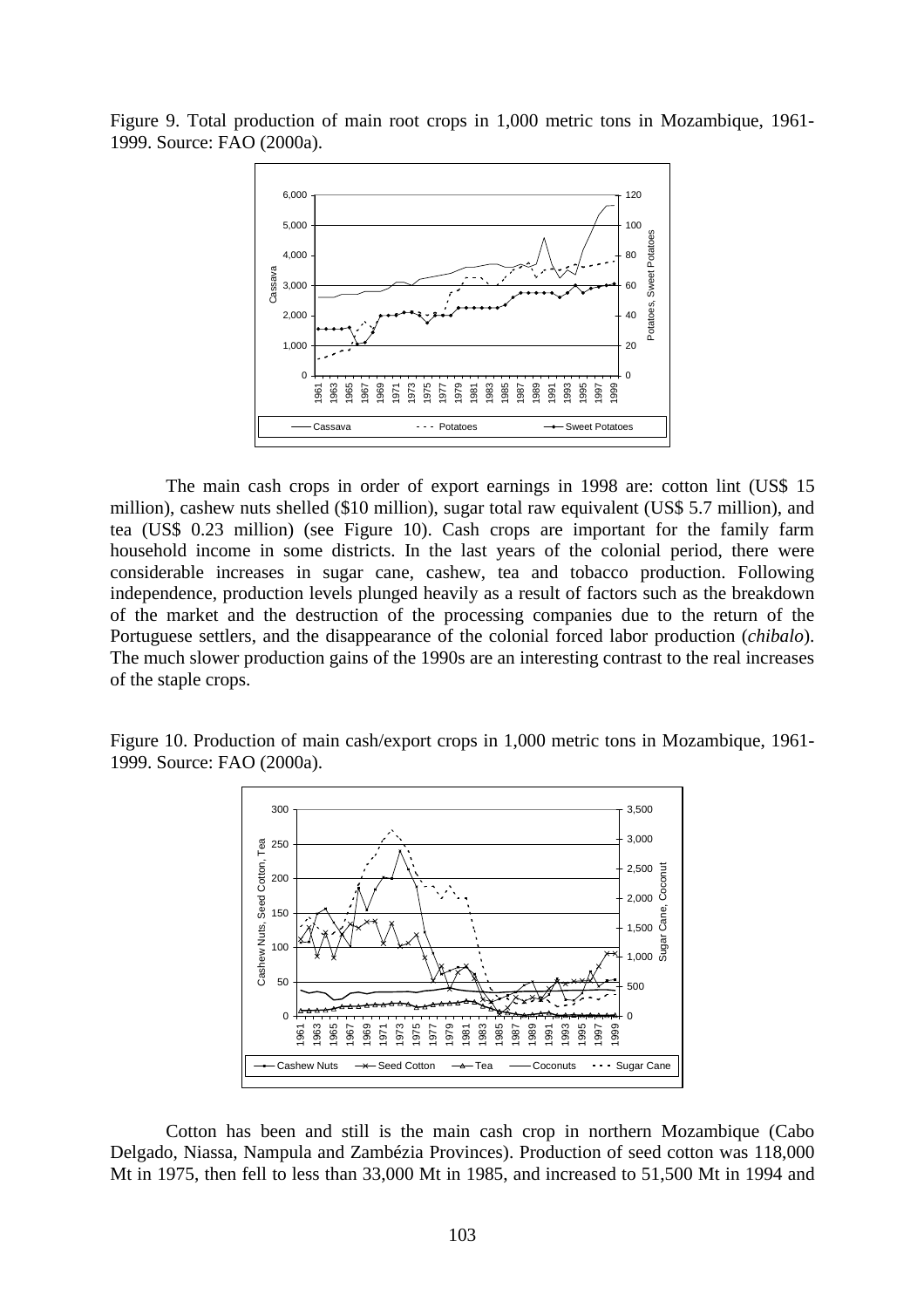91,000 Mt in 1999. The harvested area shows about the same pattern, with a slower increase in the post-war period than the per hectare production. A program for rehabilitation of the cotton sector is part of the national planning policy. It is interesting that yield decreased in the drought years 1981-84 and 1986-87, but in the drought period 1991-92 the yield increased.

Sugar was produced by large cane companies (plantations), such as Sena Sugar Estates Ltd., Companhia Colonial do Buzi (Sofala Province), and the Sociedade Agrícola do Incomati (Maputo Province). Production reached its maximum in 1972 with 3.15 million Mt. All the companies were nationalized after independence. The total sugar production decreased to a minimum of 215,000 Mt in 1987 (to 1/14th of the 1972 level) and since then has hovered around a level of 200,000 to 350,000 Mt. The government and the African Development Fund have been planning the rehabilitation of the sugar sector since the beginning of the 1990s with massive foreign monetary aid.

In 1986, Mozambique ranked eight, after Kenya, Malawi, Tanzania, Zimbabwe, Rwanda, South Africa and Mauritius, among African tea producers (EIU 1996). The main production areas are the Zambézia hills and mountains close to the Malawi border. The country produced 19,000 Mt in 1973, then fell to a minimum of 13,500 Mt in 1975, and increased strongly until 1981 (22,190 Mt). It is currently on a level of about 15,000 Mt per year. The civil war was one of the most important reasons for the severe decline in production. In 1987, RENAMO destroyed the equipment of five tea-processing factories. The principal markets for tea are the United Kingdom and the USA.

Production of cashew nuts was 360,000 Mt in 1975 and declined almost to zero in 1984 (20,300 Mt). In an attempt to increase production levels, the government doubled producer prices for the crop. In late 1991 the government authorized the export of cashews in unprocessed form for the first time since 1976. But still, the cashew nut production remains quite low, about 50,000 Mt per year. $30$ 

Coconut and copra is mainly produced on plantations in the coastal belt of the Zambézia and Nampula Provinces. Coconut production varied in the period 1970 to 1999 between 410,000 to 450,000 Mt total production per year. Coconut is a popular crop for subsistence farmers who use the oil and other products in everyday life and for income.

### **Agricultural production by province according to national statistics**

Data sources used in this section are the *Agricultural Survey of the Family Sector 1996* (MAP 1996), the *District Development Profiles* of the UN System in Mozambique (2000) and the *Agrarian Statistics 1996* (MAP 1997). The first two sources provide data for the family farm sector, for instance, on farming systems, yields and cropped area, auto-consumption and marketing, without a time series. The third provides information back to the year 1986 for the commercial sector, namely, the state, private, and cooperative sector, for instance, on crop and livestock production, commercialization and forestry. The family sector is not of importance in these statistics and consists of irregularities in terms of errors, either of total area harvested

 $30$  For a critical analysis about the failure of cashew rehabilitation by the IMF, see Hanlon (1996, 1995).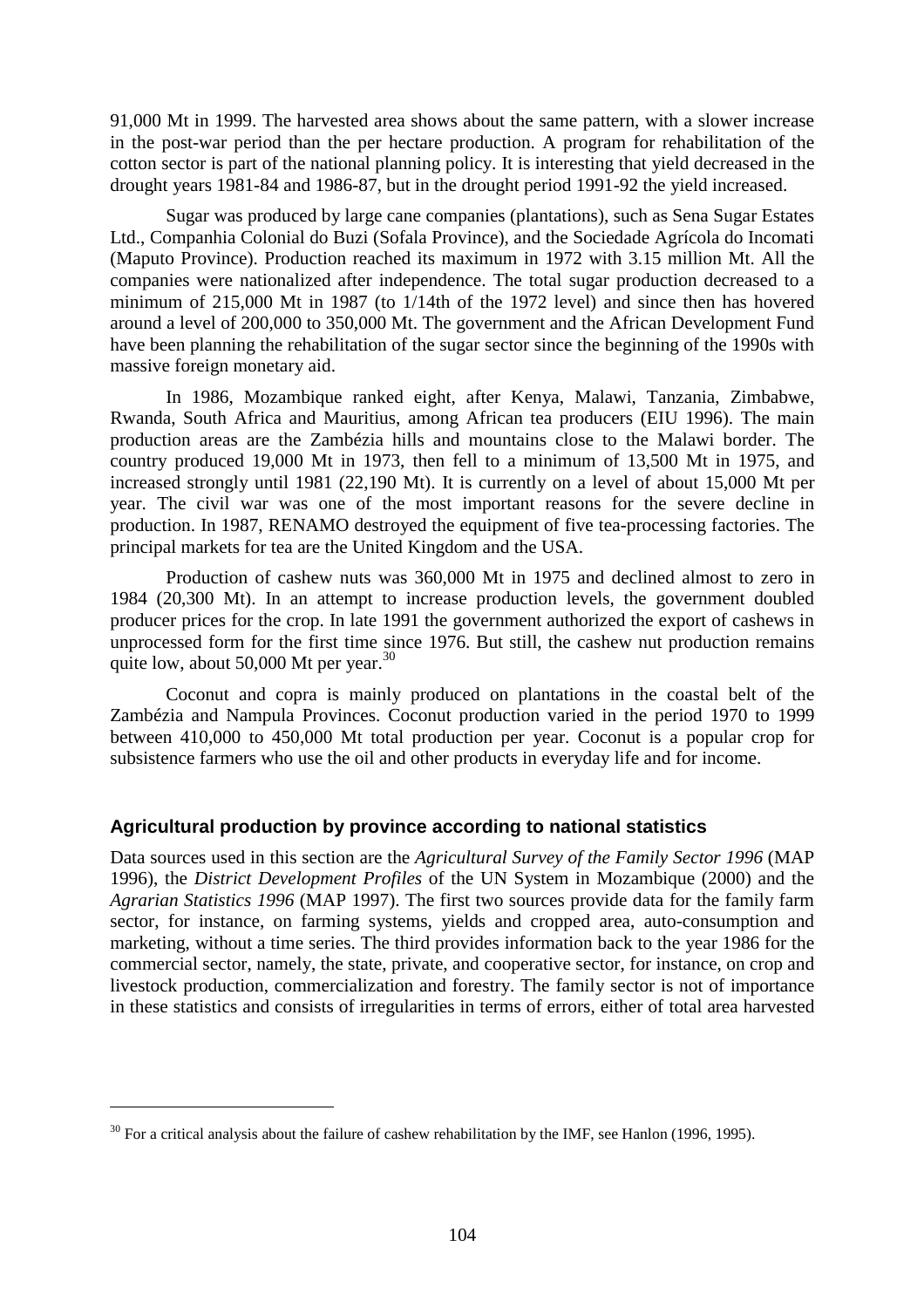or total production.<sup>31</sup> The following paragraphs describe agricultural characteristics by province, starting in the northern part of the country.<sup>32</sup>

In **Cabo Delgado**, the mean size of the cultivated area<sup>33</sup> per household in the family sector is 2.28 ha or 0.62 ha per household member. In order of production, the main food crops are maize, cassava, millet, groundnut, beans and rice. Significant is that the majority of the food crops are auto-consumed, about 99% of the total rice production, 93% of cassava, 90% of millet, and 78% of maize production. Commercialized food crops are butter (wax) beans (100% of total production), followed by other beans (82%), maize (22%) and groundnut (15%). Cash crops are cotton and coconut, which are commercialized by 100% and 21%, respectively. Of interest is the market value for tobacco and sesame, although no cultivated area is reported in these statistics. Major crops in the commercial sector (MAP 1997) are rice, beans and cotton, millet and groundnut. The total production for the first three crops constantly decreased until 1992 and recovered to the 1986 level in the year 1996/97. Millet and groundnut production has been recorded since 1993/94.

In **Niassa**, the mean size of the cultivated area per household in the family sector is 2.37 ha, or 0.56 ha per household member. Important food and staple crops are maize, millet, beans, cassava, and groundnut. The majority of production is auto-consumed, about 98% of the total millet production, 98% of cassava, and approximately 80% of the maize production. Commercialized food crops are sweet potatoes (68 % of total production), followed by maize (about 29%) and beans (21%). Important cash crops are tobacco and cotton, which are commercialized by 160% and 99%, respectively (the 160% might be explained by tobacco import from the neighboring Malawi). Listed crops in the commercial sector (MAP 1997) are maize, beans and vegetables, rice and groundnut. The cultivated area for the first three crops constantly declined between the cropping seasons 1986/87 to 1995/96.

In **Nampula** Province, the mean size of the cultivated area per household in the family sector is 2.60 ha, or 0.64 ha per capita. Ordered by importance of total production, the main staple and food crops are cassava, beans, maize, groundnut, and rice. Almost the complete harvest of the following staple crops is auto-consumed: 95% of the total cassava production, 97% of millet, and 67% of maize. Each household consumes 66% of the groundnut production and 77% of all beans. Important cash crops are cashew, cotton and coconut, which are commercialized by 70%, 99% and 22%, respectively. The low commercialization rate of coconut and the limited commercialization of cashew may be a combination of the importance of these products in the daily household diet, and the absence of markets. The small production of tobacco is 100% commercialized. Recorded crops in the commercial sector (MAP 1997) are maize, beans (with a significant production peak from 1987/88 to 1993/94), vegetables, and groundnut. Millet and cassava production are reported in this province, too. Cotton is the leader of the cash crop production, followed by tobacco and sunflowers.

<sup>&</sup>lt;sup>31</sup> The calculated yields per hectare from this data vary too much and must be adjusted before they can be used in the analysis.

 $32$  For comparison with the water model chapter by Hellmuth et al. in this volume, the country was split into three Socioecological Regions: SER-A encompasses the northern districts Cabo Delgado, Niassa, Nampula, and Zambézia, and covers approximately 50% of the total land area, with 52% of the total population. SER-B encompasses Tete, Manica and Sofala Provinces, and covers about 29% of the total land area, with approximately 20% of the total population. SER-C is defined by the Provinces Inhambane, Gaza and Maputo, and covers about 21% of the total land area, with approximately 28% of the total population. SER-C also includes the capital city Maputo.

<sup>&</sup>lt;sup>33</sup> Here, cultivated area includes annual crops, permanent culture, pastures and fallow ground. For comparison, pastures are not included in the data in the first paragraph after Table 1.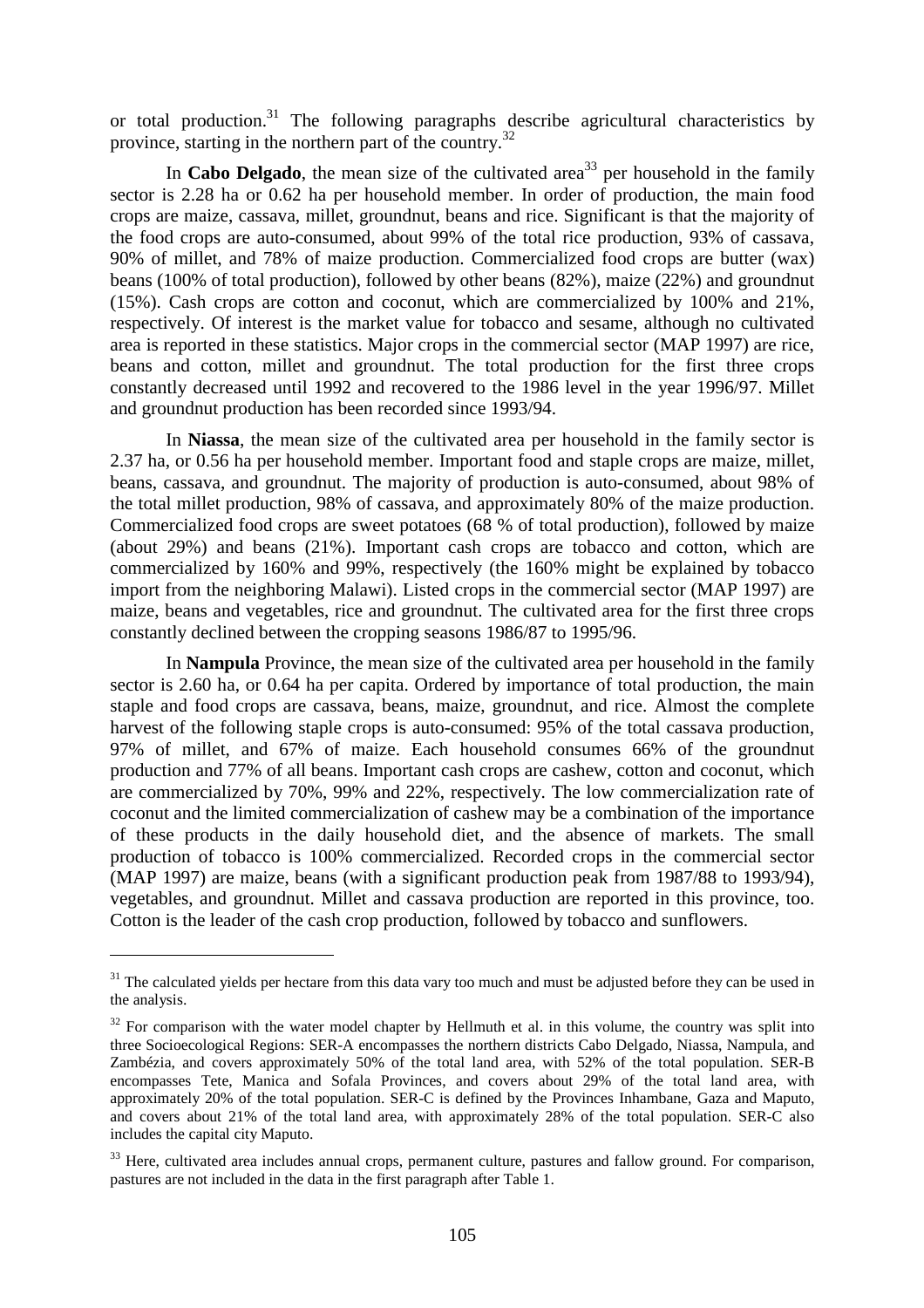In **Zambézia**, the mean size of the cultivated area per household in the family sector is 2.19 ha, or 0.49 ha per household member. The main food crops, according to the order of mean planted area, are maize, cassava, millet, rice, beans, meixoeira<sup>34</sup> and groundnut.<sup>35</sup> As in most provinces, the main part of production is auto-consumed: about 76% of the total maize production, 100% of millet, almost 100% of meixoeira, 96% of cassava, 92% of rice and 82% of beans. The most important commercialized food crops are groundnut (45% commercialized), maize (23%), and sweet potatoes (13%). Important cash crops are cotton and cashew, of which 100% and 62%, respectively, are sold. Listed food crops in the commercial sector (MAP 1997) are rice, beans, cassava and since 1989/90 millet and groundnuts. Of importance for the commercial sector, which includes the state farm sector, is cotton, copra and tea production.

In **Nampula** the cultivated farm area with trees accounts for about 20% and the fallow ground for about 13% of the total area. Cabo Delgado's distribution is about 3% and 22%; Niassa's distribution is about 3% and 17%; Zambézia's distribution is about 27% and 10%. This indicates that there is more shifting cultivation in Niassa and Cabo Delgado. Characteristic for all four northern provinces is that beef production is almost non-existent in the family farm sector (MAP 1996). Therefore the amount of the household's total agricultural area devoted to pastures is almost 0%. In all four northern provinces, almost every household keeps chicken, followed by goats or ducks, and swine or ovine, with more importance on ducks in Nampula and Zambézia and on goats in Cabo Delgado and Niassa. Livestock is used for auto-consumption and for marketing purposes. Ranked by the number of sold heads, chicken are first, followed by goat, swine and ducks.

In **Tete**, the highest and most interior province of the central region, the family farm sector has a mean size of 2.10 ha of cultivated area per household, and 0.40 ha per capita. Manica, bordering Zimbabwe, has a mean cultivated area per household of 2.42 ha, or 0.42 ha per household head. Sofala has a mean cultivated area per household of 3.05 ha, or 0.57 ha per household head. The difference between the provinces is the amount of land that is fallow – 12% in Tete, 10% in Manica and 4% in Sofala. Sofala is the only reported province of the central region with a mean area of 0.74 ha under tree cultivation (that is about one-fourth of the total cultivated area); Manica has a mean area of 0.03 ha under pasture. In general, most of the farm area is used for annual crop cultivation.

Ordered by total production the main food and staple crops in **Tete** are maize, millet, meixoeira, and root vegetables such as potatoes, sweet potatoes and cassava. In addition, vegetables such as groundnut, onions, lettuce, tomatoes and garlic are grown. The autoconsumption rate is almost 100% for the majority of the food crops (especially cassava, millet, and meixoeira). Income is generated from selling groundnut, beans and maize (53% of the total production, 19% of all bean varieties and about 12% of maize production) and sugar

<sup>&</sup>lt;sup>34</sup> Meixoeira: African tree with edible seeds.

<sup>&</sup>lt;sup>35</sup> The order of importance of crops can be different when they are based on the mean planted area or on total production. But for all four provinces, the ranking does not really change based on mean planted area by household or total production. Also, the ranking is almost the same, when looking at the order by percentage of households which plant these crops. For the Province Zambézia for example, the order for total production in metric tons would be: maize, cassava, rice, millet, meixoeira, beans and groundnut, instead of maize, cassava, millet, rice, beans, meixoeira and groundnut. This result is based on the following factors: a) the observable and evident importance of these crops for food consumption – the "typical" diet composition; b) the quite low hectare productivity, which means that the differences between the crops are small; and c) the "absence" of consumer goods markets, which means that farmers are forced to produce their own food.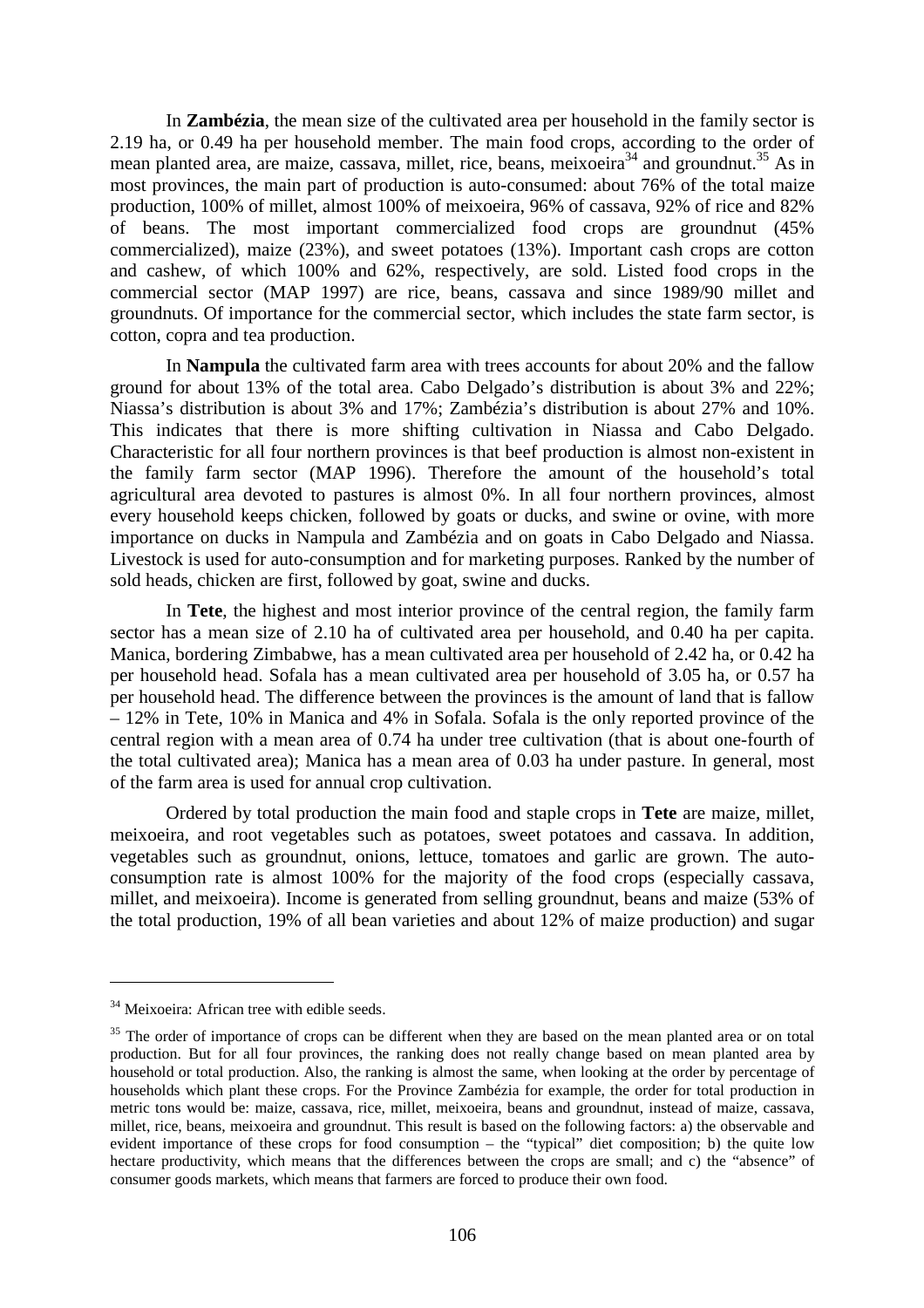cane.36 Tobacco and cotton are the two typical cash crops, but are not of significant importance in the family farm sector. Major crops in the commercial sector (MAP 1997) are maize, millet, groundnut, beans, and vegetables. According to the production data for the commercial sector, only maize is of importance. Irrigation is recorded only for vegetable production and in small areas for rice production.

In **Manica** the main food crops in order of importance are maize, millet, meixoeira, beans, sweet potatoes, cassava and groundnut. The typical food and staple crops have a high auto-consumption rate. Households consume roughly 87% of the total maize production, 99% of millet, 92% of cassava, and between 75% and 88% of beans. Besides the commercialization of the mentioned food crops of between 2% and 25% of the total production, cotton (100%) and sesame (42%) are of importance for income generation. The MAP (1997) database also records maize, millet, groundnuts, sunflowers, cotton, and citrus fruits.

In **Sofala** Province, in order of importance of total production and area under cultivation, the main staple and food crops are maize, millet, cassava, rice, all sorts of beans, meixoeira and groundnuts. Typical cash crops are cashew, coconut, sesame, cotton and tobacco. The majority of the people in Sofala Province live along one major road (the Beira corridor) and in Beira, the second largest city of Mozambique. The auto-consumption rates in the family farm sector are as high as in other provinces. The households consume about 97% of the total millet production, 96% of meixoeira, 94% of cassava and rice, and 87% of maize. Family farms sell about 30% of the groundnut production, 36% of the cashew, about 45% of the wax beans, 77% of the tobacco production if existent, and more or less the total cotton production. Recorded food and staple crops in the commercial sector (MAP 1997) are maize, millet, vegetables, beans, cassava, and groundnut, and main cash crops are cotton, sugar cane, and of less importance sunflowers and tobacco.<sup>37</sup>

Chicken, goats and ducks, in order of importance, are the main source of livestock in the family farm sector in the central provinces for both auto-consumption and marketing. Cattle are common in all three provinces, but are most common in Manica where livestock production has a long tradition.<sup>38</sup> Still, present livestock production is below preindependence levels. The major loss of livestock was reached by end of the civil war in 1993. Several drought years and especially the 1992/93 drought reduced the already war-affected herds. According to MAP (1997), meat production counted by head of animals is big in the family farm sector. Cattle are not only a source of protein, but also particularly important as draft power and transport, and to provide manure for fertilizer.

In the **Gaza** Province the mean size of the cultivated area per household is 3.80 ha, or 0.87 ha per capita. Inhambane, with its main road connecting to Maputo City to the north, has a mean cultivated area per household of 2.66 ha, and 0.46 ha per household member. Maputo Province, the smallest and most urbanized province, has a mean farm size per household of 2.55 ha, and 0.46 ha per household head. Maputo Province has the lowest proportion of land under fallow, which is about 2% of the total area. Inhambane, with quite good infrastructure,

<sup>&</sup>lt;sup>36</sup> Many small-scale farmers (family sector) plant sugar cane along small rivers, the more moist areas of their land, and it is part of their daily diet. Quite often sugar cane is sold at the local market (just three sticks) to generate additional farm income. In this context sugar cane is not the classical plantation cash crop.

 $37$  During the Portuguese colonial period the important sugar cane and cotton plantations and factories were located in Sofala Province. Many of the factories were destroyed during the civil war and former plantation areas are now occupied by small-scale farmers.

 $38$  Two-thirds of Mozambique (most of SER A and SER B) are affected by the Tse Tse fly.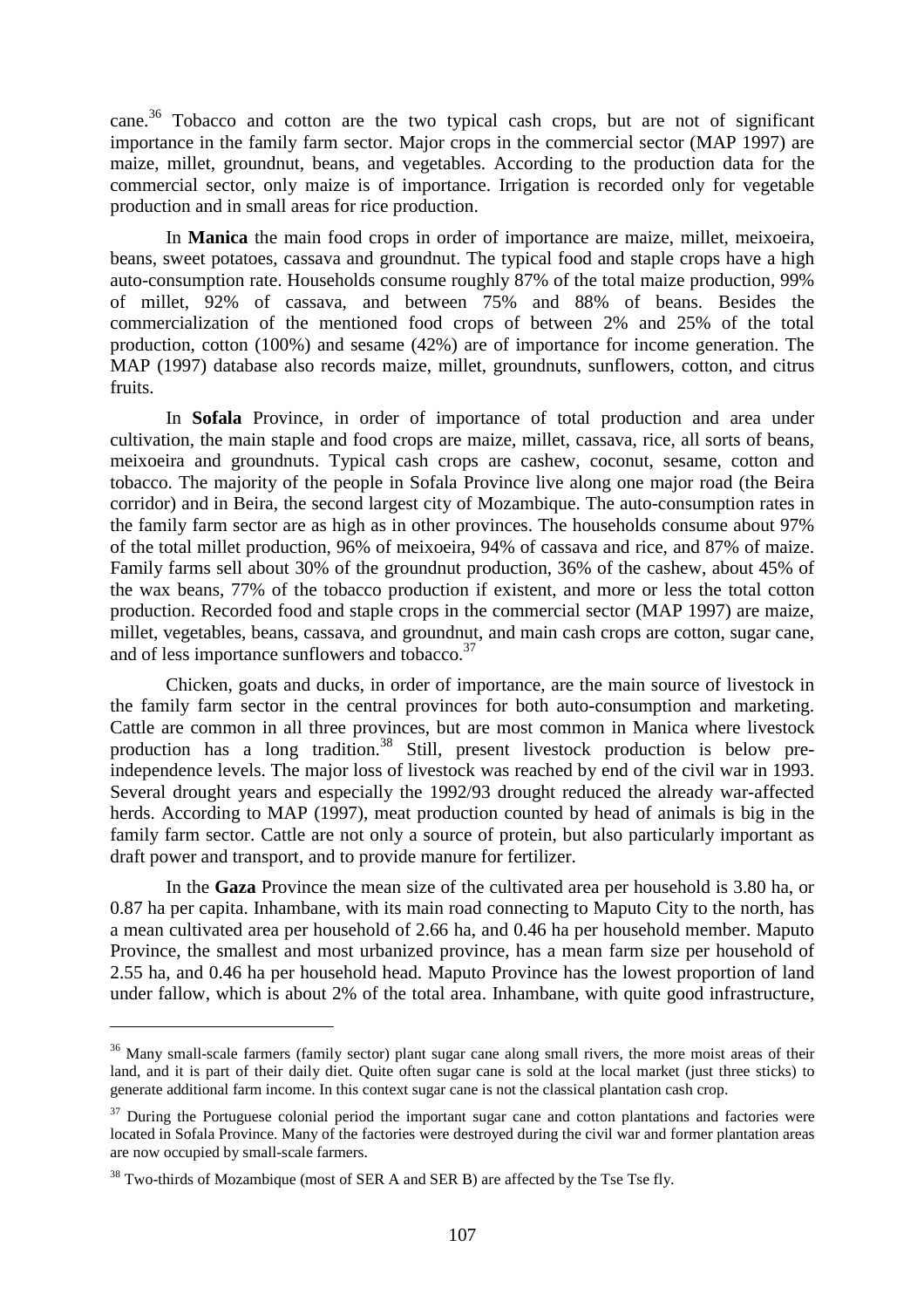has about 5% of the area under fallow. Gaza has the highest rate of fallow land (12%) in the southern region. Even though the region is more suitable to cattle production, only small areas in the family sector area are classified as pastures: 2% in Gaza, 3% in Inhambane, and 0% in Maputo Province. The majority of the farm area is devoted to the annual cropping system (18%), tree farming (4%) and pastures (18%).

In **Inhambane**, the main food and staple crops, ranked by total production, are maize, beans, groundnut, root vegetables such as cassava, potatoes and sweet potatoes, millet, rice, sesame and meixoeira. Almost the total harvest of the following staple crops is autoconsumed: 92% of total maize, 91% of beans, 82% of cassava, 99% of millet and 93% of groundnut production. Of importance for household income is the sale of sweet potatoes (more or less the complete harvest) and some vegetables, such as onions, tomatoes, cabbage, lettuce, garlic, peri-peri, pepper, pumpkin and carrots. Important classic cash crops for a few farmers are cotton (Govuro and Homoine district), cashew and coconut along the coast. Also to a lesser extent tobacco and sunflowers are reported. Major crops in the commercial sector (MAP 1997) are maize, cassava, groundnut, beans, vegetables and rice, and cash crops such as copra and sunflowers.

In **Gaza** the main food crops in order of importance are maize, cassava, beans, and groundnut. For a small number of farmers, rice is a significant staple crop, which is marketed by 30%. The other typical food and staple crops have the same high auto-consumption rates as the other provinces. Almost 100% of the total millet production, 91% of cassava, 79% of maize, 20% of sweet potatoes, and about 50% and 92% of the beans (depending on the variety) are consumed by the households. Besides the commercialization of the mentioned food crops between 0% and 50% of the total production, cashew and copra are of importance for income generation. Vegetables are mostly grown in the cool season. Reported constraints are irregularity in rainfalls, pests, lack of seeds and lack of capital (UN System in Mozambique 2000). The MAP (1997) database records maize, groundnut, vegetables, beans, onions, industrial tomatoes, cassava, and cotton.

In **Maputo** Province, in order of total production and area under cultivation, the main staple and food crops are maize, beans, groundnut, cassava and sweet potatoes. Vegetables include pumpkin, lettuce, garlic, onion, cabbage, cucumber, okra and tomatoes. Even in Maputo Province, despite its proximity to the nation's capital, auto-consumption rates in the family sector are high: 87% of the total maize production, 100% of groundnut and beans, 75% of sweet potatoes, and 63% of cashew. The small remaining amounts are sold on regional markets. Rice, sunflower seed, sugar cane, bananas and vegetables are grown by the family sector as cash crops. Recorded food and staple crops in the commercial sector (MAP 1997) are maize, rice, cassava, vegetables, beans, groundnut, water lemons, and sugar cane. Irrigation and fertilizers are used in the commercial farm sector, while the family sector uses traditional methods such as manure, inter-cropping, and crop rotation.

The main domestic animals for household consumption are chicken, goats, ducks, swine and rabbits, in various order depending on the district (except chicken and goats, which always rank first and second). Goats, pigs, cattle and chicken are important for marketing. Cattle are common and used for meat and as draft and transport animals. As mentioned at the beginning of the section, the main factor favoring the development of livestock farming is the existence of large pastures, suitable climate and a cattle-ranging tradition. Current differences in livestock sizes by districts are the result of the civil war combined with drought years. Reported constraints on livestock production are animal diseases, lack of extension services and shortage of money to buy stock (UN System in Mozambique 2000).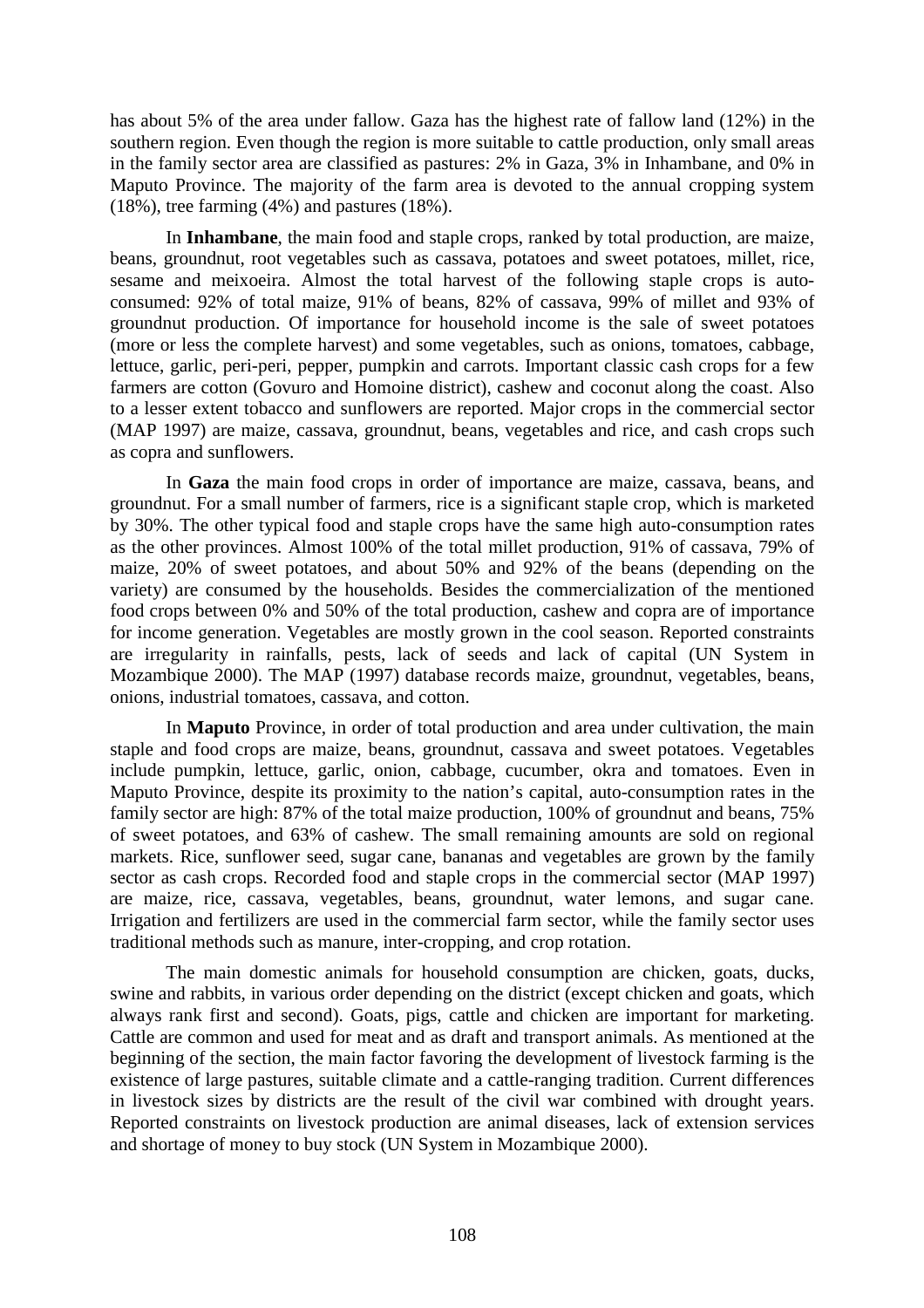# **HIV/AIDS and Agricultural Development: General Discussion**

Looking at the agricultural transformation process in Africa, Richards (1985) says that farmers have had neither the time nor inclination to homogenize their land for machines or chemical-intensive plant ideotypes. Furthermore, Africa has suffered more from labor shortages than lack of land. Mitchell et al. (1997) observe that agricultural science, which is based on an one-at-a-time isolation of significant variables, has found it hard to conceive ways of working with the huge diversity of crops and land types as is found in the African "subsistence agriculture." Instead, development efforts have favored the transfer of technology, the introduction of mono-cropping systems, and an "under-investment" in locally innovative agricultural research.

Barnett et al. (1995) and the FAO report (1995) elucidate that farming systems vary in the vulnerability to the challenge of HIV/AIDS. Studies in West African grain cropping systems (Richards 1986) and Eastern African banana/maize/root crop farming systems (Barnett and Blaikie 1992; Barnett et al. 1995) show that in areas with a large HIV infected population, the Eastern African systems are less affected by the disease. The West Africa rainfed farming systems as described by Richards (1986) tend to abandon upland rice production and switch to small survival patches of "garden" and dry-season wetland crops, such as sweet potatoes. The East African systems seem to be more flexible to the loss of labor of family members who have to nurse a household member with an AIDS-related illness.

The greatest impact is not felt by the weak. "HIV/AIDS, in a way, 'selects' for the strong – for the professional classes, for household breadwinners. This is a reflection of the strong connection between mobility and wealth generation in African society. HIV/AIDS is, in effect, a network disease, especially associated with the urban notes and major transport arteries." (Richards 1999: 98)

In economic terms, households nursing members with AIDS are affected in various ways – often scarce reserves of rural capital are depleted. For example, households of post-AIDS survivors have to struggle to survive with cattle and other assets gone. Often only the land remains, especially in areas with customary tenure system (Rugalema 1998).

HIV/AIDS may have several effects on agricultural production, which is dependent upon the social, socioeconomic, and farming systems, as reported in several studies.

- 1) The situation is worsened by the fact that HIV/AIDS is transmitted heterosexually in Africa (FAO 1995; World Bank 1999). The probability that both parents die is very high. According to the results of the IIASA Population-Development-Environment case studies in Botswana (Sanderson et al. 2001a), Namibia (Sanderson et al. 2001b), and Mozambique (Wils et al. 2001) the ratio of the population group aged 40-49 to children will stay more or less constant, even in the behavioral change scenario (i.e., reduction of HIV transmission). However, the overall size of the rural population will decrease, and the remaining population will consist of children and elderly.
- 2) HIV/AIDS may deplete the scarce monetary resources of affected households through payments for medical treatment (traditional and/or conventional treatment), funeral costs and special food (mourning customs). Some of those resources would have been used for purchasing agricultural input (agro-technical improvements, seeds, occasional extra labor, family assets such as livestock, etc.).
- 3) The decrease in labor force due to AIDS deaths or the loss of time incurred by nursing sick HIV-positive family members (reduced labor quantity and labor quality) may result in: changes in the cropping system; reduction of the cultivated area; minimal soil conservation measures; decreases in productivity; abandonment of cash-crop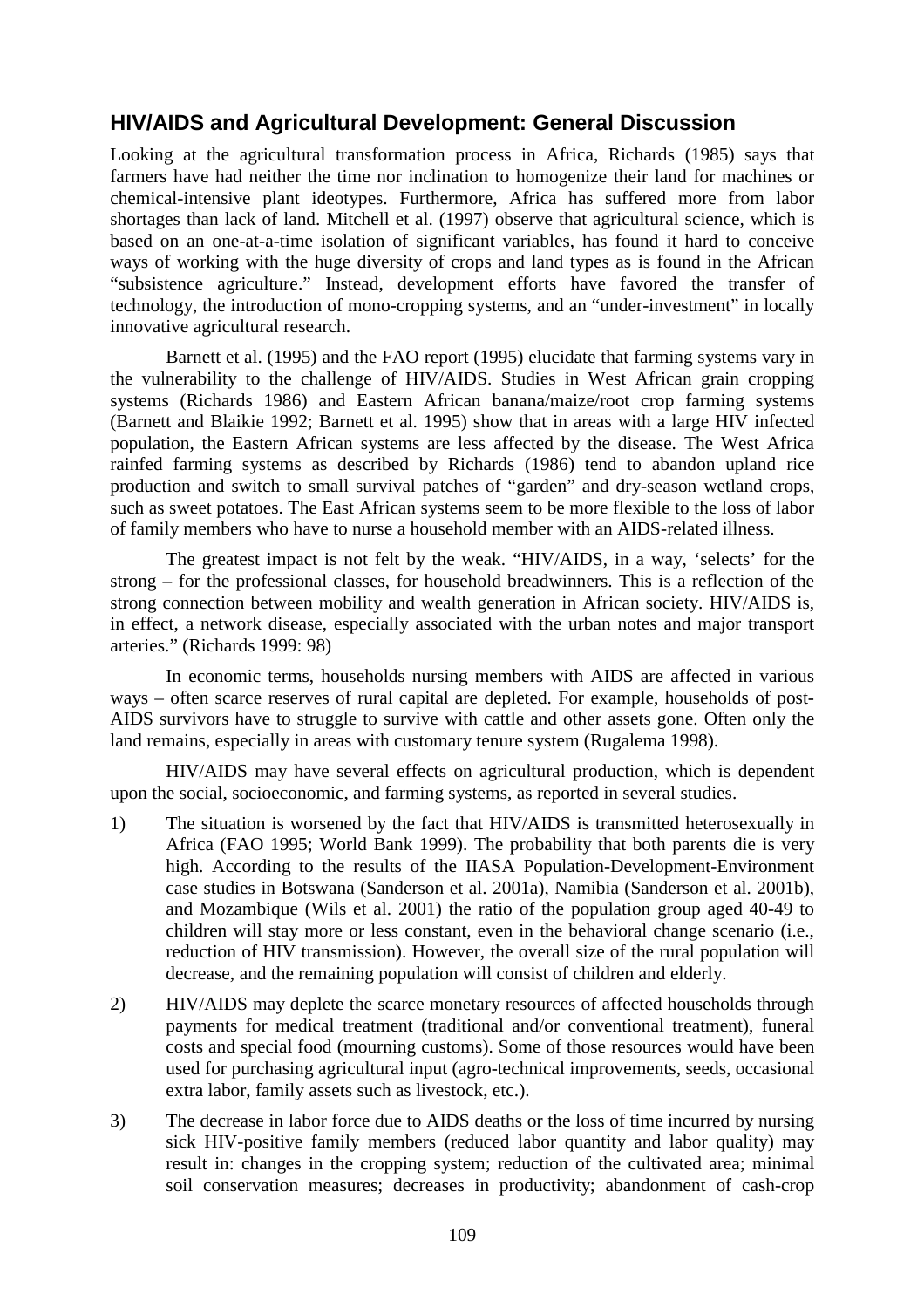production in favor of food or subsistence crops; change to labor-saving time crops which could result in a strong decrease of vegetable cultivation; and less intensive livestock production, which can result in a less varied and less nutritious diet. Other impacts can be the reduction in the ability to control pest diseases; the delay in farming operations such as tillage, planting and weeding; and the loss of agricultural knowledge and management skills. It can be assumed that the effects of labor loss due to AIDS deaths are similar to labor loss due to male rural out-migration (Prommer 1998). And, as is mentioned in the FAO report (1995), the transmission of acquired skills and knowledge will be affected by both, within an age cohort and from generation to generation.

- 4) In rural regions, where there is a high risk of HIV/AIDS and where the land tenure reform is pursued rapidly and aggressively, the number of landless households might grow.
- 5) Traditionally, the extended family network has developed successful coping mechanisms for emergency situations, such as natural disasters. Simplified, the system is based largely on the exchange of labor in the farm, family, and community units, as well as in the form of gifts, food and monetary help. But we have to bear in mind that these systems have their limits and can collapse.
- 6) As a result of AIDS deaths in the rural households, children can be forced to increase their labor contribution. This can result in higher school drop out rates or even no school attendance at all, especially for female children. HIV/AIDS has already worsened the indicators of economic and human development (i.e., Human Development Index). It has increased poverty by depleting the middle incomeproducing generation in households. It has increased poverty in communities and caused changes in the social household structure (World Bank 1999).
- 7) We know from other more severely hit countries that many children will be orphaned. What happens to these young orphans? It is likely that the social relocation follows matrilinear lines, which often means being cared for by the grandmother (FAO 1995). Does this lead to an increase of relocated orphans to households headed by middle age or older women? Or even worse, child-headed households?
- 8) The impacts for widows might be different than for widowers. Women can lose access to land and assets, labor, inputs, credit, and support services (Baier 1997). Legal frameworks are not sufficient by reason of existing communal laws and traditions, which are still imposed in most rural areas. For example, the brother-in-law might "inherit" the widow; the brother-in-law might take over the livestock, leaving the widow with no possibility to support her family; the widow might be forced to move back to her parents place; and many others.
- 9) How will the international donor organizations react to the impacts of HIV/AIDS affected households? As De Waal (1997) notes, the alliance between humanitarian organizations and "neo-patrimonial" African regimes is as unhealthy for democracy and human rights as it is for agricultural development. The challenge to guarantee sustainable development, good governance and human rights will, therefore, be dependent on the international community and the willingness of governments to deal with this issue on all levels.

Figure 11 shows a simplified diagram of the possible impacts of HIV/AIDS on farming systems, presented as a descending circle. A farming system dependent upon family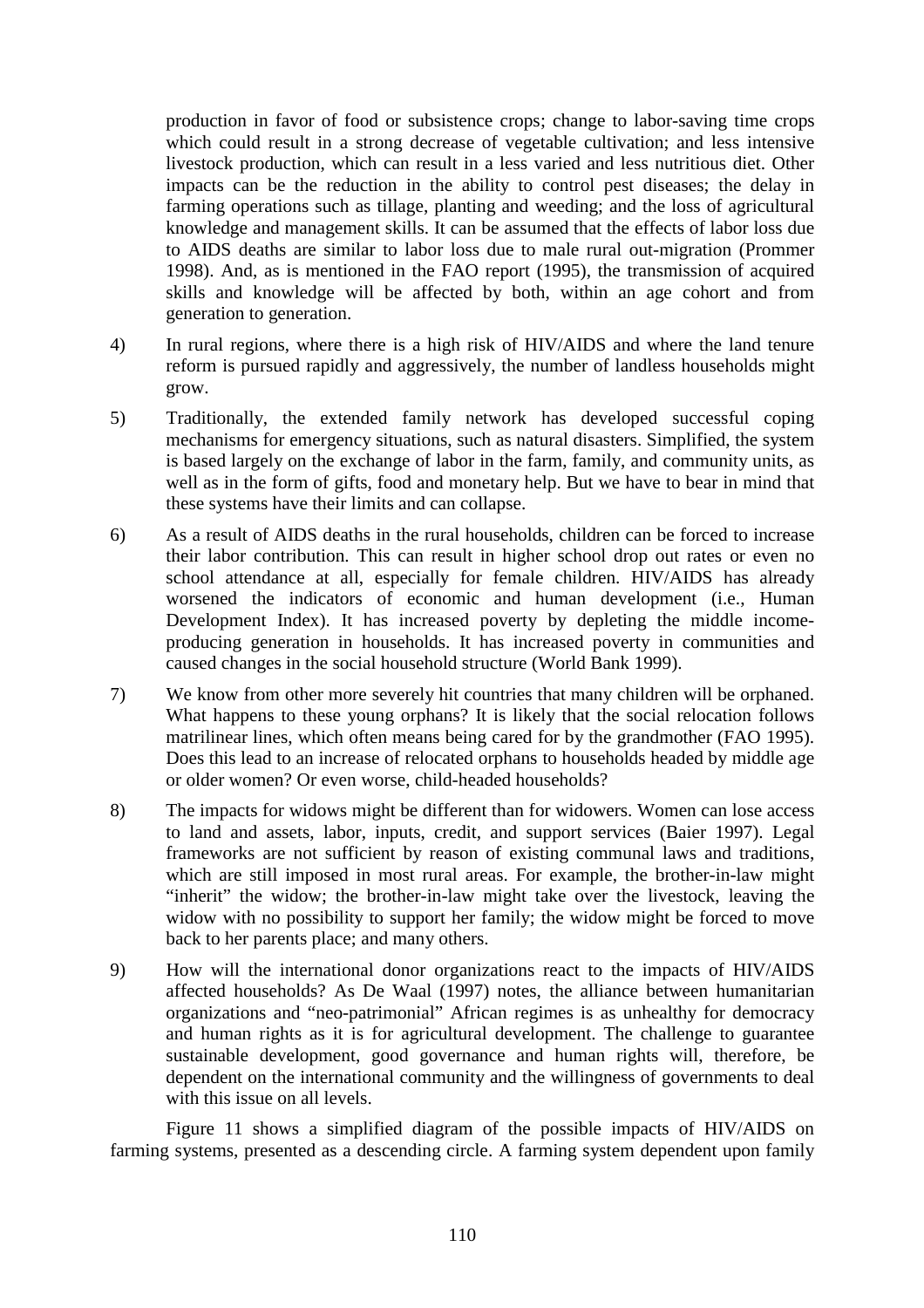labor may face serious decreases in production because of such factors as direct loss of labor force, decreasing area planted and harvested, and direct costs of HIV/AIDS.



Figure 11. Impact of HIV/AIDS on agriculture, represented as a vicious cycle.

## **Conclusions**

The evidence of the spread of HIV/AIDS in rural areas has often been overlooked because of poor data, irregular spread of the disease, and assumed lower prevalence rates than in urban areas. It is important to note that countries that rely heavily on agriculture, such as Mozambique, may lose their knowledge of soil conservation, erosion control, and farm, crop, and livestock management skills – so-called brain drain – because of AIDS deaths of the most active population group. Studies on the loss of vertical knowledge transfer should be conducted in order to better understand the impacts of HIV/AIDS on household compensation strategies.

We can assume that the effects caused by changes in cropping pattern will be similar to those caused by rural out-migration (Prommer 1998) with one important difference – the additional loss of remittances due to AIDS deaths. This will be worsened by increasing HIV incidence rates for African women, with women under 25 representing the fastest growing group. The highest rates of rural out-migration are in the age groups 20 to 40 years, which leads to an erosion of the male labor force. The labor loss is higher in the southern provinces due to traditional labor migration movements to South Africa and other African countries. Both factors combined may lead to substantial labor losses in the non-mechanized and household labor intensive family farm sector (where the majority of the population is active), especially in the poor and barely literate families.

Production and yields have increased considerably since the Peace Agreement in 1992. The family farm sector is still dependent on household labor and labor exchange. The households still depend on their own production and have limited purchasing power, which becomes visible when we look at the auto-consumption rates of the major staple crops and socalled cash crops. Mechanization and the input of a modern means of production, such as fertilizers and herbicides, are rare (FAO 2000a). It cannot be expected that the situation will improve because of the financial burden of direct HIV-related costs for the households.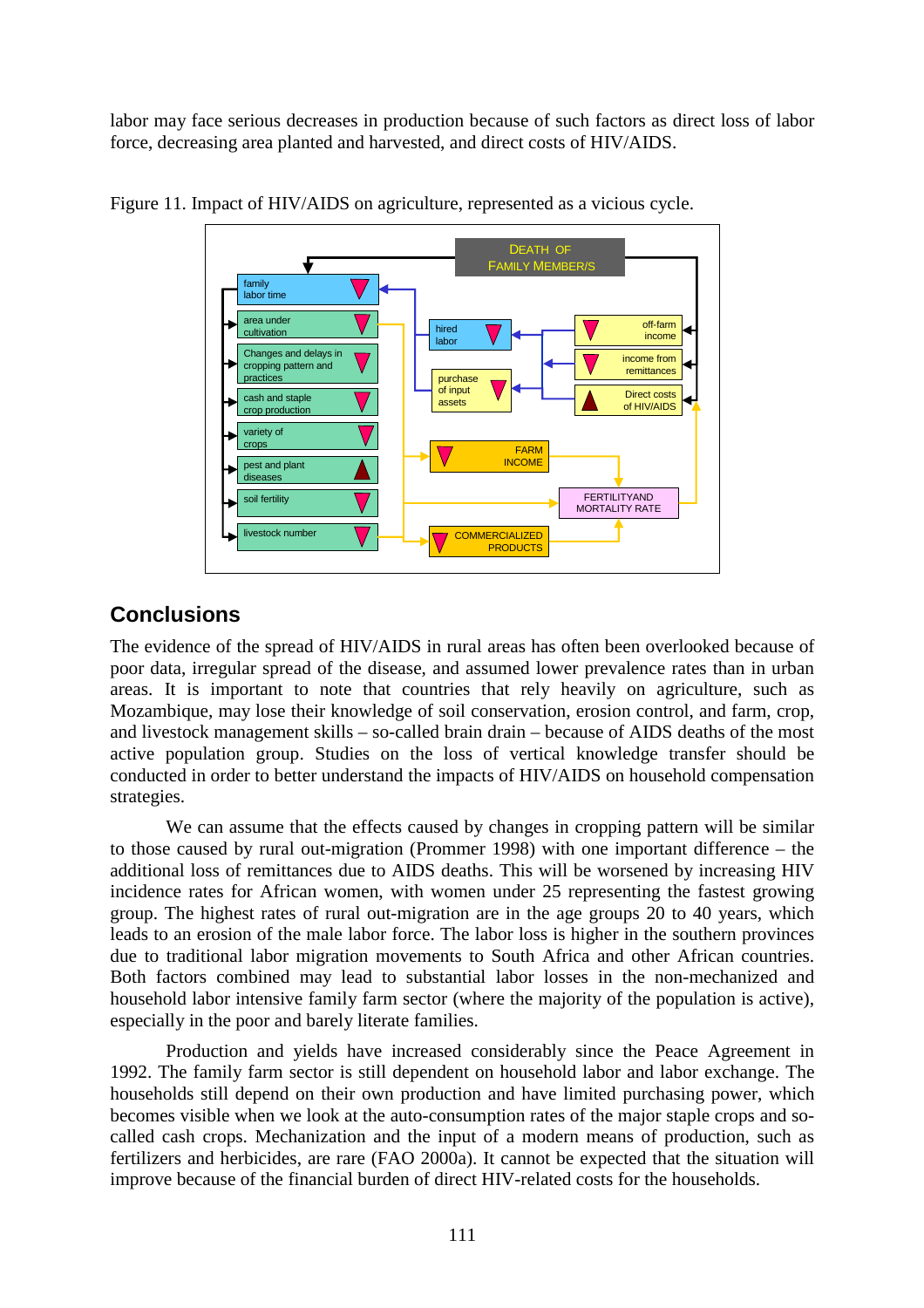A recent vulnerability assessment study on food and nutritional insecurity for 1997/98 (Republic of Mozambique 1998a) suggests that a large number of districts are vulnerable to both transitory and chronic food insecurity.<sup>39</sup> The most food-vulnerable households have other sources of income such as petty trading (the most important one), ganho-ganho (labor exchange for food or cash), and the sale of cash crops. This means that they are dependent upon their own production and low paid, insecure job opportunities. The food-secure households have a more diversified income and production strategy, which includes livestock production, fishing, and formal employment (Republic of Mozambique 1996, 1998a, 1998b; Instituto Nacional de Estatística 1998; Tschirley and Weber 1994).

What does this mean for Mozambique, which, according to the official statistics, is not as seriously hit by the HIV/AIDS pandemic as the other southern African countries? According to Wils et al. (2001), the HIV/AIDS epidemic will not lead to an economic catastrophe. These overall national results do not provide insight in the existing production system. Using the descriptive analysis of the existing data, we can assume that Mozambique will have to formulate agricultural development plans and implement strategies to minimize the negative impacts of the disease to a particular part of the population. Future strategies to reduce the annual number of new infections should continue to be one of the core issues. Detailed studies on how households can cope with the loss of the most active population group – namely the adults, who do the majority of the agricultural work – could be helpful. The absolute number of possible affected households may be considerable because of the population size. The author proposes to provide a framework in which the farmers can diversify their production (risk-reducing strategy for economic and natural crisis periods). This includes multi-cropping systems based on traditional (but improved) varieties, and the knowledge to 1) reduce seasonal labor peaks, 2) lower the risk of soil depletion and erosion, and 3) decrease the risk of total harvest loss, for instance, due to irregular rainfall (flood or drought). Further, access to markets, crop storage, seed access, health centers, schools, and other infrastructure are of major importance.

In the discussion on poverty and HIV/AIDS we have to recognize that this is a bicausal relationship, which needs to be understood by those involved in policy and program development. The evidence reveals the interdependence of the social, economic and political systems, and it is precisely the capacity to function normally that is being undermined by the epidemic. In this context, principles for action have to include the eradication of inequalities, including women in decision-making and mitigation processes, a good judiciary, and civil society organizations. In the reported and observed responses by communities and families, the first line of action was to create volunteer structures to offer assistance. These groups are promoting other needed changes as well, such as increasing the acceptance of women and young people in the power structure, opening and strengthening civil society, and expanding the acceptance of development programs in agriculture, education, and health. These groups need support and a clear legal and flexible framework within which to work according to their specific needs, considering that the epidemic affects each village in a different way. Furthermore, the actions taken by one single country are less effective than actions taken jointly by several countries. Cross-learning is necessary to develop and implant policy, programs, and a regional supply of technical expertise. We have to keep in mind that the

<sup>&</sup>lt;sup>39</sup> The southern provinces are most affected, especially all Gaza districts (food availability below 6 months), followed by the districts in the interior, Inhambane, Maputo Province, Sofala, and the districts south of the Zambezi River in Tete Province (food availability mostly below 9 months, with a few districts below 6 months). All districts north of the Zambezi with the exception of Mutarara and Chinde districts, Manica Province, and the southern coastal districts of Inhambane are listed with a food availability over 12 months, and a few between 9 and 12 months (Republic of Mozambique 1998a:19ff).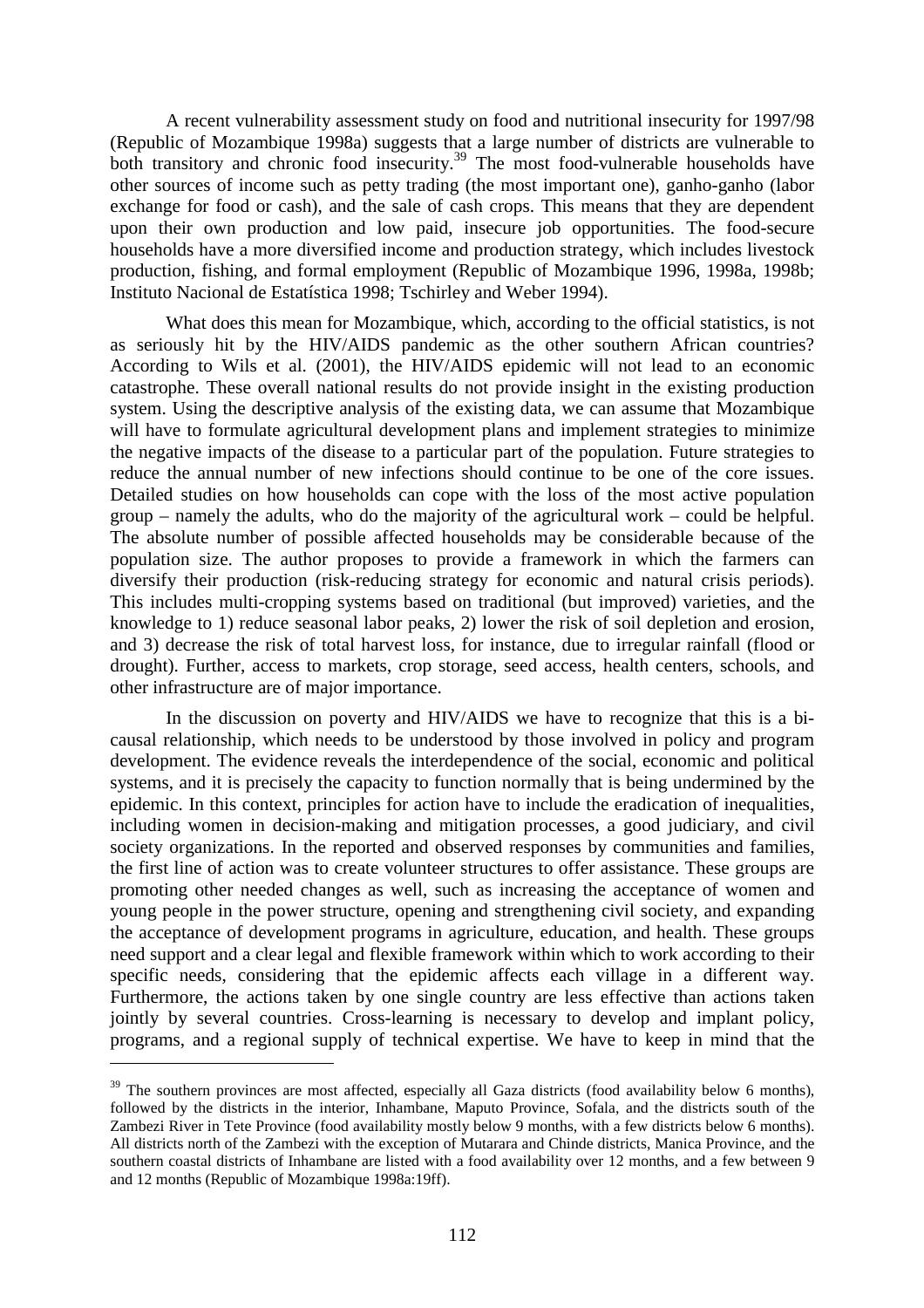dimension of the HIV/AIDS pandemic in Africa, from a psychosocial to a socioeconomic standpoint, can also be a threat to international security (UN Security Council) and requires a rethinking of the position of the western countries. Desmond Cohen, former Director, now Senior Advisor of the HIV and Health Development Programme of the UNDP, said: "While past efforts have largely focused on predicting what might happen, the world and the epidemic have moved on and reality is now only too often worse than any prior predictions" **(**Cohen 1999:1).

#### **References**

- Baier, G. Erich. 1997. *The Impact of HIV/AIDS on Rural Households/Communities and the Need for Multisectoral Prevention and Mitigation Strategies to Combat the Epidemic in Rural Areas.* Rome: FAO.
- Barnett, T., J. Tumushabe, G. Bantebya, R. Ssebuliba, J. Ngasongwa, D. Kapinga, M. Ndelike, M. Drinkwater, G. Mitti, and M. Haslwimmer. 1995. The social and economic impact of HIV/AIDS on farming systems and livelihoods in rural Africa: Some experiences and lessons from Uganda, Tanzania and Zambia. *Journal of International Development* 1995/7/1: 163-175.
- Barnett, Tony and Piers Blaikie. 1992. *AIDS in Africa: Its Present and Future Impacts.*  London: Belhaven Press.
- Braun, G. 1989. IWF-Reformen in Mosambik: Die Stabilisierung einer Kriegswirtschaft. *Nord-Süd aktuell,* 2nd Quarter, pp. 244-250 (in German).
- Cohen, Desmond. 1999. *Responding to the Socio-Economic Impact of the HIV Epidemic in Sub-Saharan Africa: Why a Systems Approach is Needed.* New York: UNDP, HIV and Development Programme.
- Cohen, Desmond.1998. *The HIV Epidemic and Sustainable Human Development.* New York: UNDP, HIV and Development Programme, Issues Paper No. 29.
- Davison, Jean, Ed. 1988. *Agriculture, Women, and Land: The African Experience*. Boulder, CO: Westview Press.
- Dejene, A. and J. Olivares, Eds. 1991. *Integrating Environmental Issues into a Strategy for Sustainable Agricultural Development: The Case of Mozambique.* Washington, D.C.: World Bank, Technical Paper No. 146.
- De Waal, A. 1997. *Famine Crisis: Politics and Disaster Relief Industry in Africa.* London: Currey.
- EIU. 1996. *Country Report: Mozambique, Malawi*. 1<sup>st</sup> Quarter. London: The Economist Intelligence Unit.
- EROS Data Center / USGS. 1992. http://edcsnw4.cr.usgs.gov/adds/c1/r3/mz/doc/cuil/
- FAO. 2000a. *FAOSTAT Statistical Database of the FAO*. http://faostat.fao.org/
- FAO. 2000b. *Mozambique Country Profile.* Access date December 2000. http://www.fao.org/giews/english/basedocs/moz/mozgen1e.stm
- FAO. 1995. *The Effects of HIV/AIDS on Farming Systems in Eastern Africa.* Rome: FAO Farm Management and Production Economics Service.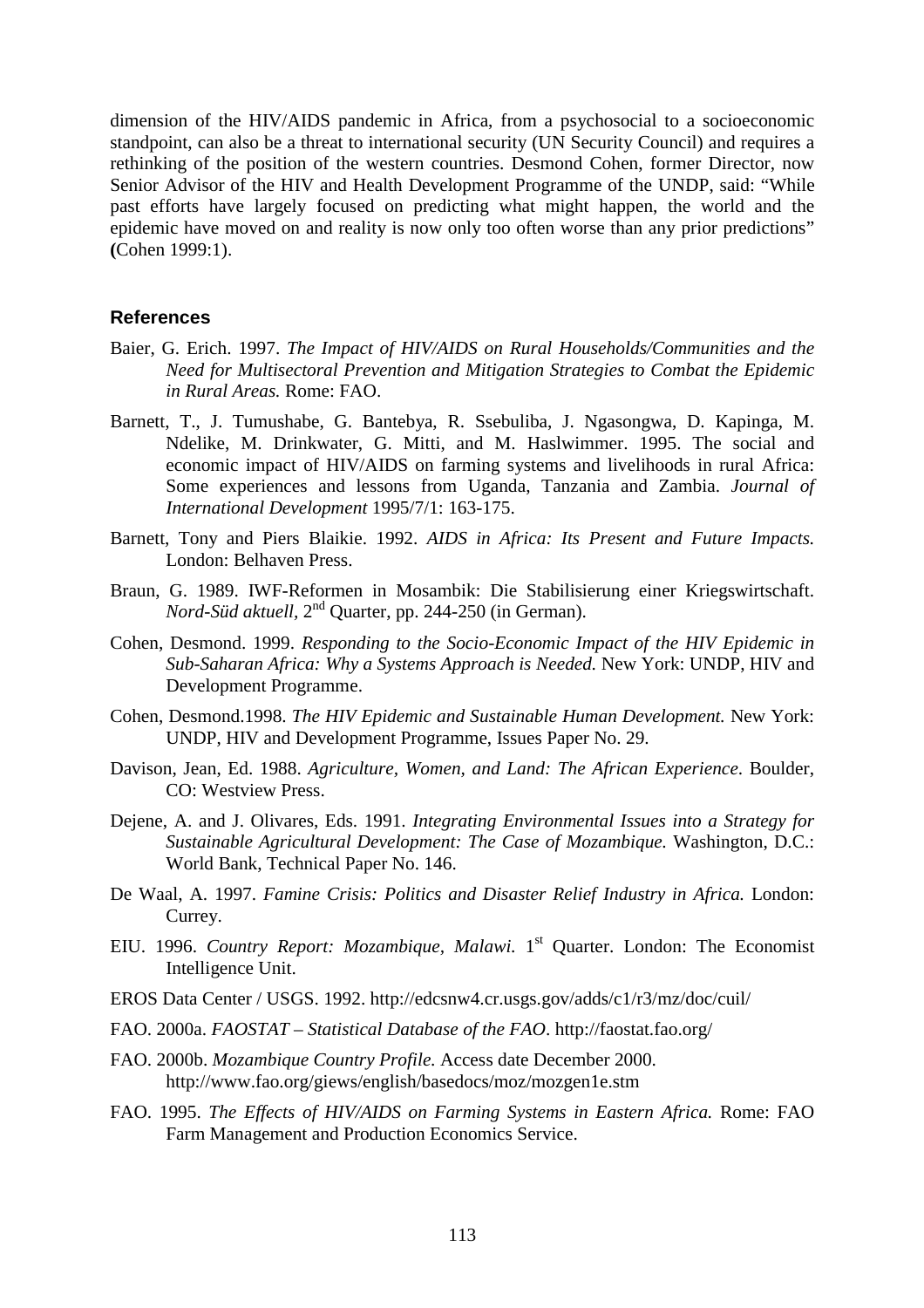- FAO/ARTEMIS. 2001. *Normalized Difference Vegetation Index for the Growing Season in Mozambique. Average 1982-1999 (September to April).* Access date March 2001. www.fao.org/giews/english/sat\_ndvi/pages/mozdvav.stm
- FAO/IIASA. 2000. *Global Agro-Ecological Zones. CD-ROM, Version 1.0.* Rome: FAO, Land and Water Digital Media Series 11.
- Fischer, Günther; Harry Van Velthuizen, and Freddy O. Nachtergaele. 2000. *Global Agro-Ecological Zones Assessment: Methodology and Results.* Laxenburg, Austria: IIASA and FAO.
- Gaspar, Manuel da Costa, H.A. Cossa, C.R. dos Santos, R.M. Manjate, and J. Shoemaker. 1998. *Moçambique Inquérito Demográfica e de Saúde 1997. (Mozambique Demographic and Health Survey 1997.)* Maputo and Calverton, MD: Instituto Nacional de Estatística and Macro International Inc. (in Portuguese).
- Hanlon, Joseph. 1996. *Peace Without Profit. How the IMF Blocks Rebuilding in Mozambique.*  Oxford: Currey.
- Hanlon, Joseph, Ed. 1995. *Mozambique Peace Process Bulletin*. Issue 15 (February). Amsterdam: AWEPA, the European Parliamentarians for Southern Africa. http://www.mozambique.mz/awepa/
- Hanlon, Joseph. 1984. *Mozambique. The Revolution under Fire.* London: Zed Books.
- Hillebrand, Ernst. 1990. *Sowjetische Theorie Afrikanische Praxis: Zu den sowjetischen Konzepten einer sozialistischen Agrarpolitik in Afrika.* Hamburg: Institut für Afrika-Kunde (in German).
- Instituto Nacional de Estatística. 1999. *Il Recenseamento Geral da População e Habitação 1997*. (*National Demographic and Household Survey 1997.)* Maputo: INE (in Portuguese). www.ine.gov.mz/censo2/Recens.htm.
- Instituto Nacional de Estatística. 1998. *Inquérito Nacional Aos Agregados Familiares Sobre Condições de Vida - 1996-1997. Relatório Final.* Maputo: INE (in Portuguese).
- MAP. 1997. *Estatísticas Agrárias 1996. (Agrarian Statistics 1996.)* Maputo: Ministry of Agriculture and Fisheries, Republic of Mozambique (in Portuguese).
- MAP. 1996. *Trabalho de Inquérito Agrícola ao Sector Familiar 1996. (Agricultural Survey of the Family Sector 1996.)* Mimeo. Maputo: Department of Statistics, Ministry of Agriculture and Fisheries, Republic of Mozambique (in Portuguese).
- Meyns, Peter, Ed. 1988. *Agrargesellschaften im portugiesischem Afrika.* Saarbrücken: Breitenbach, Sozialwissenschaftliche Studien zu internationalen Problemen 129 (in German).
- Mitchell, Donald A., Merlinda D. Ingco, and Ronald C. Duncan. 1997. *The World Food Outlook.* Cambridge, UK: Cambridge University Press.
- Prommer, Isolde. 1998. *Rural Out-migration and Cultural Land Loss.* Vienna: University of Agricultural Sciences, Department of Tropical Agronomy.
- Rauch, T. 1990. Auswirkungen der Strukturanpassungspolitik in Zambia auf die ländliche Bevölkerung. *Zeitschrift für Wirtschaftsgeographie* 1: 18-26 (in German).
- Republic of Mozambique. 1998a. *Vulnerability Assessment for Mozambique 1997/98. An Initial Analysis of Current Vulnerability to Food and Nutritional Insecurity.* Maputo: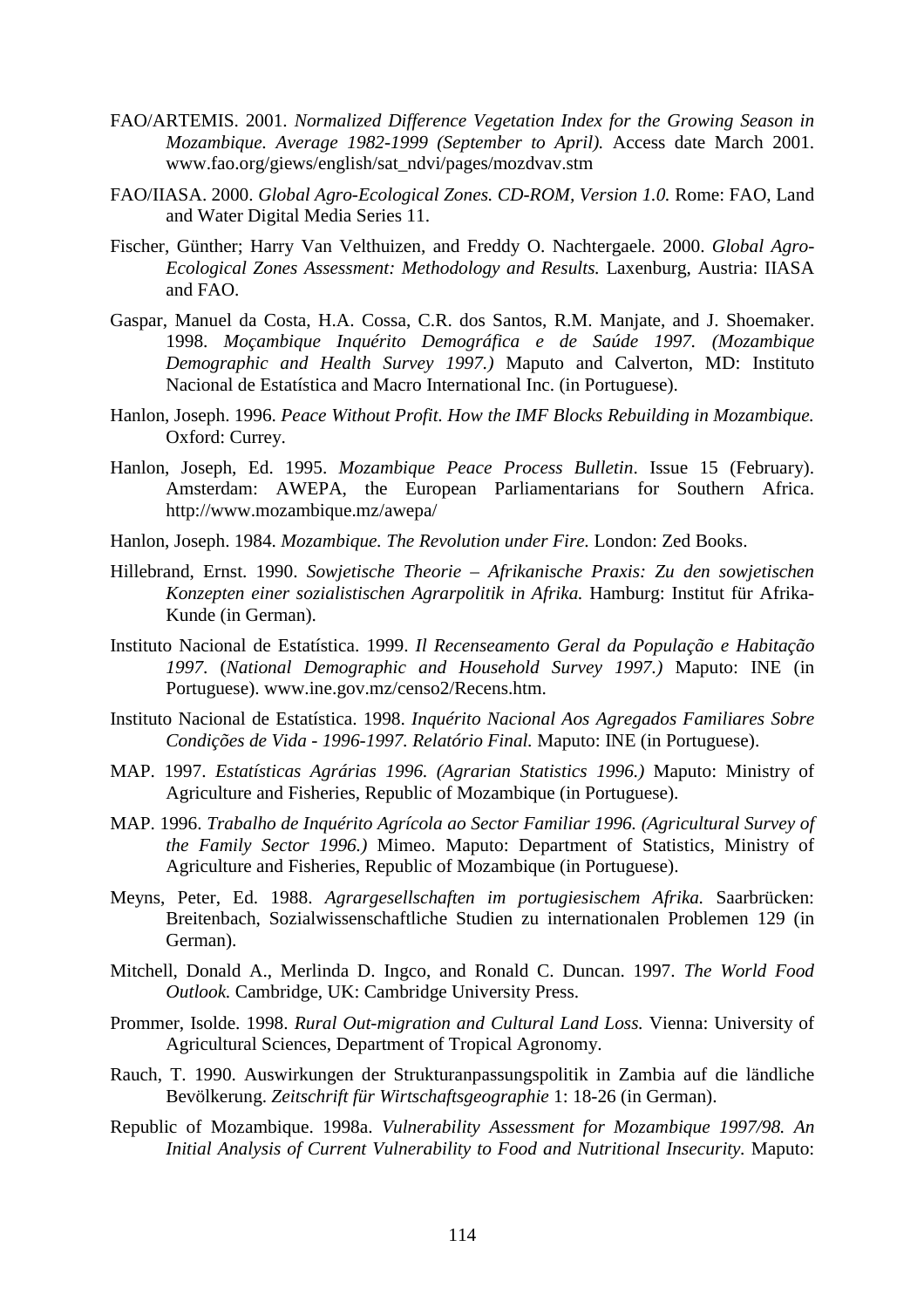Intersectoral Vulnerability Assessment and Mapping Group, MAP, MPF, MISAU, FEWS, WFP.

- Republic of Mozambique. 1998b. *Estimativas e Perfil da Pobreza em Moçambique: Análise dos Dados do Inquérito Nacional aos Agregados Familiares Sobre as Condições de Vida do Instituto Nacional de Éstatistica, Fevereiro 1996/Abril 1997. Tabelas de Resultatos*. Maputo: Departamento de População e Desenvolvimento Social do Ministério do Plano e Finanças, International Food Policy Research Institute, and Faculdade de Agronomia e Engenharia Florestal da Universidade Eduardo Mondlane (in Portuguese).
- Republic of Mozambique. 1996. *Mozambique: Rural Poverty Profile*. Maputo: Ministry of Planning and Finance, Poverty Alleviation Unit.
- Richards, Paul. 1999. Food security in Africa: Technology and the challenge of HIV/AIDS. Pages 95-104 in P. Bindraban, H. van Keulen, A. Kuyvenhoven, R. Rabbinge, and P. Uithol, eds., *Food Security at Different Scales: Demographic, Biophysical and Socioeconomic Considerations*. Wageningen, the Netherlands: Deutsch Labor Organization, Research Institute for Agrobiology and Soil Fertility.
- Richards, Paul. 1986. *Coping with Hunger: Hazard and Experience in West African Rice-Farming System.* London: Allwin & Unwin.
- Richards, Paul. 1985. *Indigenous Agricultural Revolution: Ecology and Food Production in West Africa.* London: Hutchinson.
- Rugalema, G.H.R. 1998. *When Disaster Unfolds: Coping with HIV/AIDS in Smallholder Agriculture in Bukoba District, Tanzania*. Ph.D. Thesis. Wageningen, the Netherlands: University of Wageningen.
- SADC/FSTAU FAO/GIEWS. 2001a. *Mozambique Meteorological Profile.* http://www.fao.org/giews/english/basedocs/moz/mozmet1e.stm
- SADC/FSTAU FAO/GIEWS. 2001b. *Main Crop Zones of Mozambique*. http://www.fao.org/giews/english/basedocs/moz/mozcul1e.stm
- Sanderson, W.C., M.E. Hellmuth, and K.M. Strzepek. 2001a. *Botswana's Future: Modeling Population and Sustainable Development Challenges in the Era of HIV/AIDS*. Executive Summary. Laxenburg, Austria: IIASA.
- Sanderson, W.C., B. Fuller, M.E. Hellmuth, and K.M. Strzepek. 2001b. *Namibia's Future: Modeling Population and Sustainable Development Challenges in the Era of HIV/AIDS*. Executive Summary. Laxenburg, Austria: IIASA.
- Tschirley, David L. and Michael T. Weber. 1994. Food security strategies under extremely adverse conditions: The determinants of household income and consumption in rural Mozambique. *World Development* 22(2): 269-173.
- United Nations. 2000. *World Population 1950-2050. The 1998 Revision*. New York: United Nations, Population Division, Department of Economic and Social Affairs.
- UNEP/GRID Sioux Falls. 2001. *Africa Population Distribution Database, 1990.* http://grid2.cr.usgs.gov/clearinghouse/datalist.html
- UN System in Mozambique. 2000. *District Development Profiles.*  www.unsystemmoz.org/districts/
- UNHCR. 1998. *Refugees Magazine.* Issue 112. www.unhcr.ch/pubs/rm112/rm11202.htm